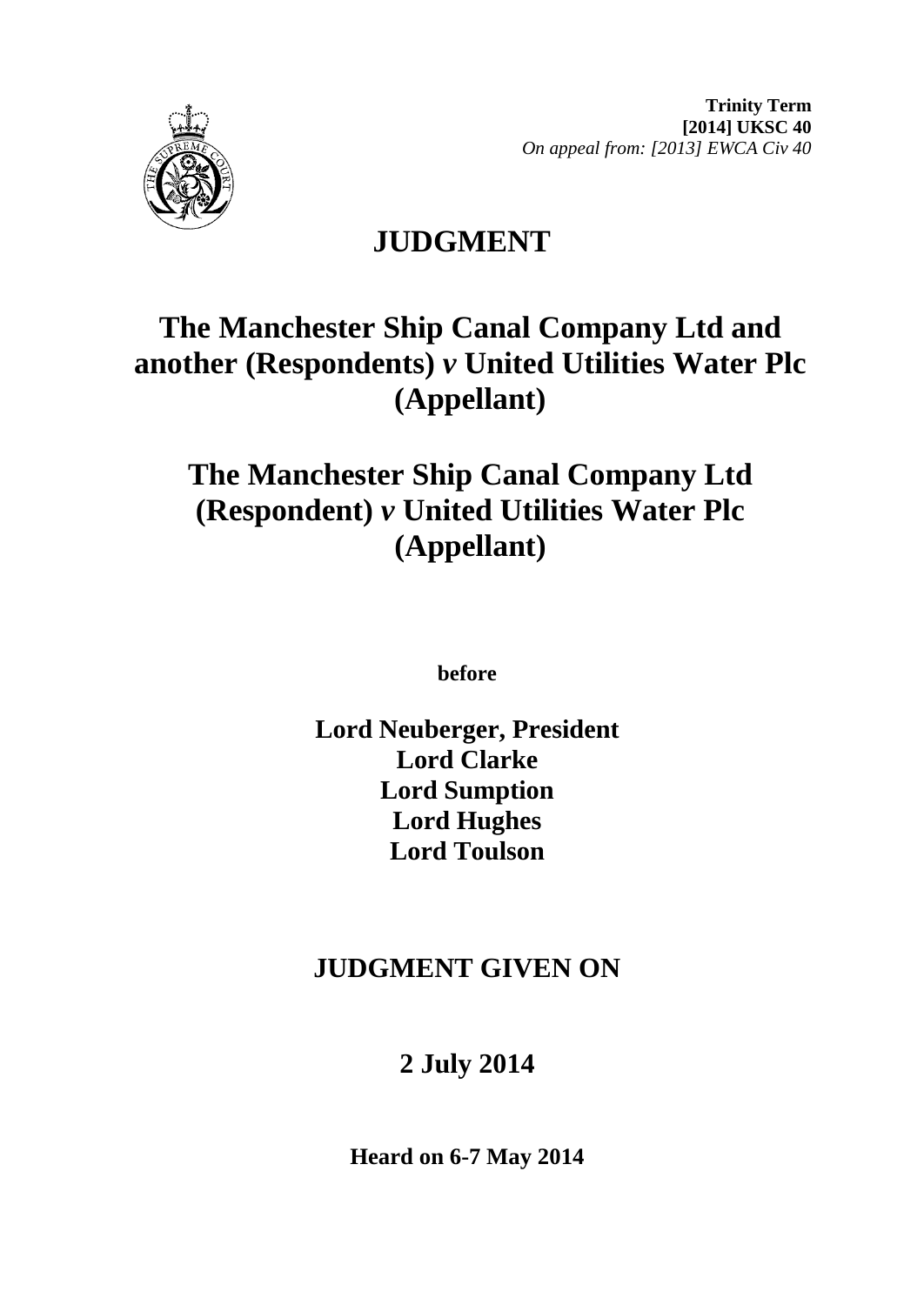*Appellant Respondent*<br>Jonathan Karas QC *Respondent* Robert McCracke Julian Greenhill Richard Moules James McCreath (Instructed by Pinsent Masons LLP )

*Intervener* Stephen Tromans QC Catherine Dobson Charles Morgan (Instructed by Canal and River Trust)

*Intervener* Douglas Edwards QC Richard Honey (Instructed by Anglian Water Services Limited )

Robert McCracken QC Rebecca Clutten (Instructed by Bircham Dyson Bell LLP)

*Intervener (The Middle Level Commissioners)* Laura Elizabeth John (Instructed by Taylor Vinters)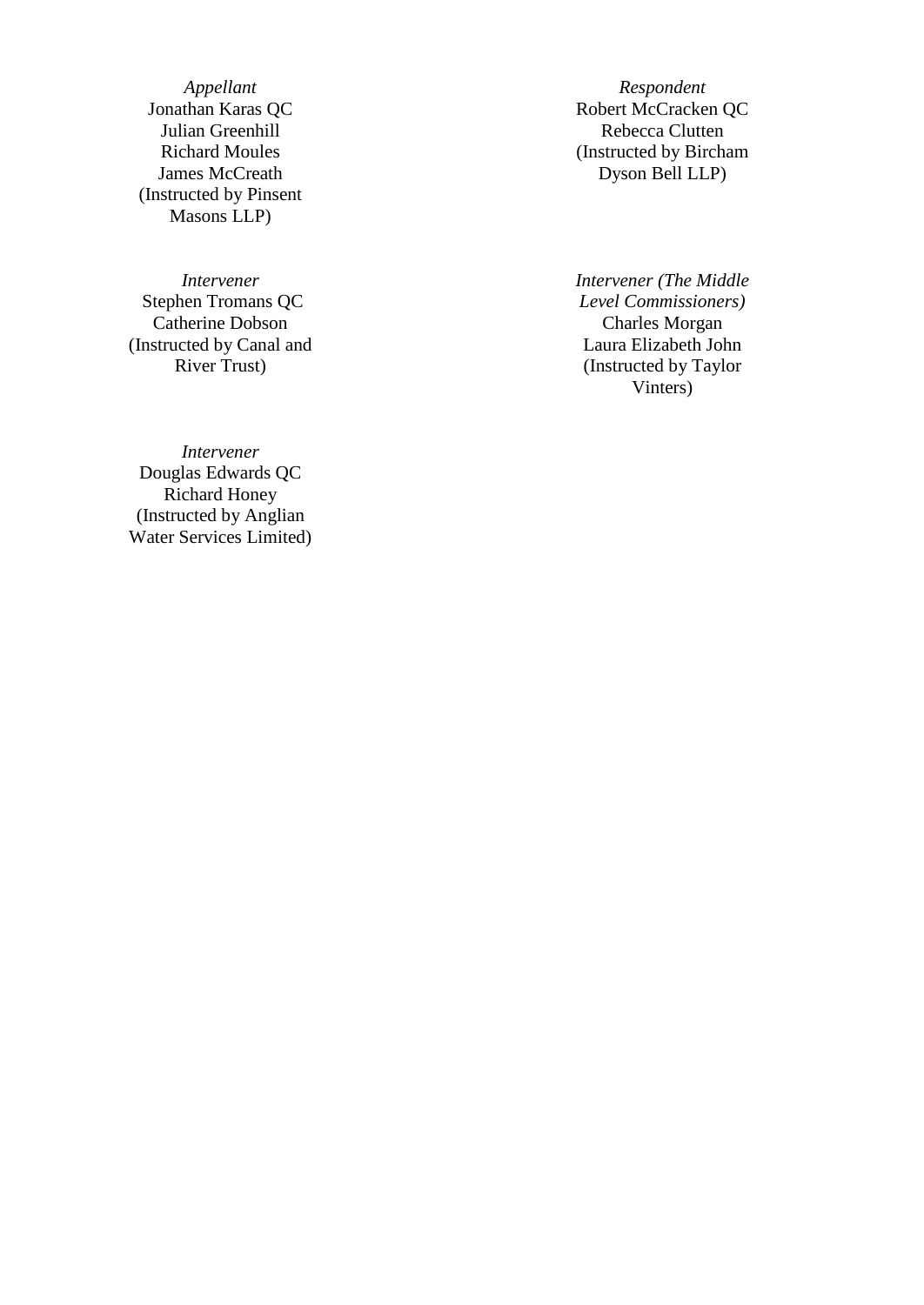# **LORD SUMPTION (with whom Lord Clarke and Lord Hughes agree)**

### *Introduction*

1. The question at issue on this appeal is whether a sewerage undertaker under the Water Industry Act 1991 has a statutory right to discharge surface water and treated effluent into private watercourses such as the Respondents' canals without the consent of their owners.

2. Discharge into a private watercourse is an entry on the owner's land, and as such is an unlawful trespass unless it is authorised by statute. It is common ground that no express statutory right is conferred by the Water Industry Act. The question is therefore whether it should be implied. A statutory right to commit what would otherwise be a tort may of course be implied. But since this necessarily involves an interference with the rights of others, the test has always been restrictive. The implication must be more than convenient or reasonable. It must be necessary. As a general rule, this will involve showing either that the existence of the power is necessarily implicit in the express terms of the statute, or else that the statutory purpose cannot be effectually achieved without the implication. In particular a right to commit what would otherwise be a tort may be implied if a statutory power is incapable of being exercised or a statutory duty is incapable of being performed without doing the act in question: *Manchester Corporation v Farnworth* [1930] AC 171, 183 (Viscount Dunedin), *Allen v Gulf Oil* [1981] AC 1001, 1013 (Lord Wilberforce).

#### *The law before 1991*

3. It has been said that a court "should not routinely investigate the statutory predecessors of provisions in a consolidation statute": *R v Secretary of State for the Environment, Transport and the Regions, Ex p Spath Holme Ltd* [2001] 2 AC 349, 388 (Lord Bingham of Cornhill). This is not so much a rule of construction as a valuable warning against the over-ready assumption that a consolidating Act means exactly the same as the enactments which it replaces. There are, however, cases where a consolidating Act cannot be understood without reference to the state of the law as it was when it was enacted. This is one of them.

4. Until 1973, sewerage services in England were generally provided by local authorities, initially under powers conferred by local Acts of Parliament and then under powers successively conferred by the Public Health Acts of 1848, 1875 and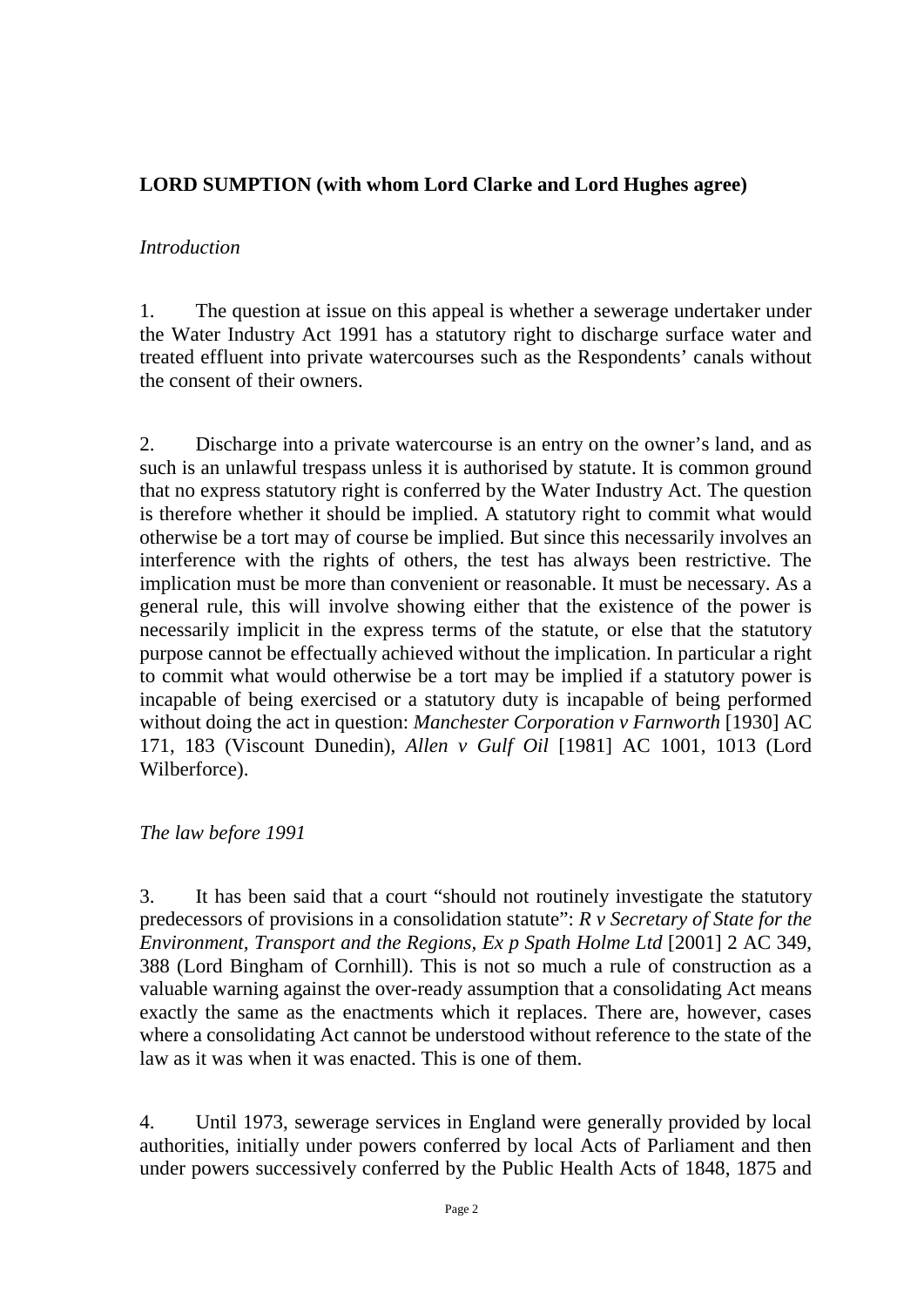1936. The Water Act 1973 transferred the sewerage and water supply functions of local authorities to statutory regional water authorities. The Water Act 1989 privatised the water industry, transferring the sewerage and the water supply functions of the regional water authorities to commercial water undertakers and sewerage undertakers, and comprehensively restated the powers and duties of those charged with these functions. The Water Industry Act 1991 is a consolidating Act which was passed on the recommendation of the Law Commission in order to tidy up the statute law relating to water and sewerage services. It consolidates with amendments the provisions of the Act of 1989, together with a number of other statutes concerned with water management. At the same time, the Water Consolidation (Consequential Provisions) Act 1991 repealed a number of earlier statutory provisions, including some thought to be "spent and unnecessary": see section 3(1). It is on these changes that the issues on this appeal turn.

5. No right to discharge from public sewers into private watercourses has ever been expressly conferred by statute. It is, however, common ground that such a right existed at least until 1989 and was the basis on which the industry operated for many years. In *Durrant v Branksome Urban District Council* [1897] 2 Ch 291, the Court of Appeal held that a right to discharge surface water and treated effluent into private watercourses was impliedly conferred on local authorities by the Public Health Act 1875. Section 15 of that Act imposed on local authorities a duty to cause such sewers to be made as might be necessary for effectually draining their district. The extent of that duty was largely demand-led. This was because section 21 entitled any owner or occupier of premises in a local authority's area to connect to a public sewer, and section 18 provided that a local authority should not be entitled to discontinue the use of a sewer unless it made available another sewer which was as effectual for the use of those served by the existing one. The critical sections from which the Court of Appeal derived the right of discharge into private watercourses were sections 16 and 17. Section 16 empowered a local authority to "carry any sewer" through, across or under any street or road or, on notice to the owner or occupier, any land within their district. Section 17 was a proviso in the following terms:

"Nothing in this Act shall authorise any local authority to make or use any sewer, drain or outfall for the purpose of conveying sewage or filthy water into any natural stream or watercourse, or into any canal pond or lake until such sewage or filthy water is freed from all excrementitious or other foul or noxious matter such as would affect or deteriorate the purity and quality of the water in such stream or watercourse or in such canal pond or lake."

The Court of Appeal did not say that an implied right of discharge into private watercourses was necessary to the efficacy of a local authority's statutory powers and duties. Nor did they derive it from the mere existence of a power under section 16 to lay sewage pipes through streets, roads or private land. Since the Public Health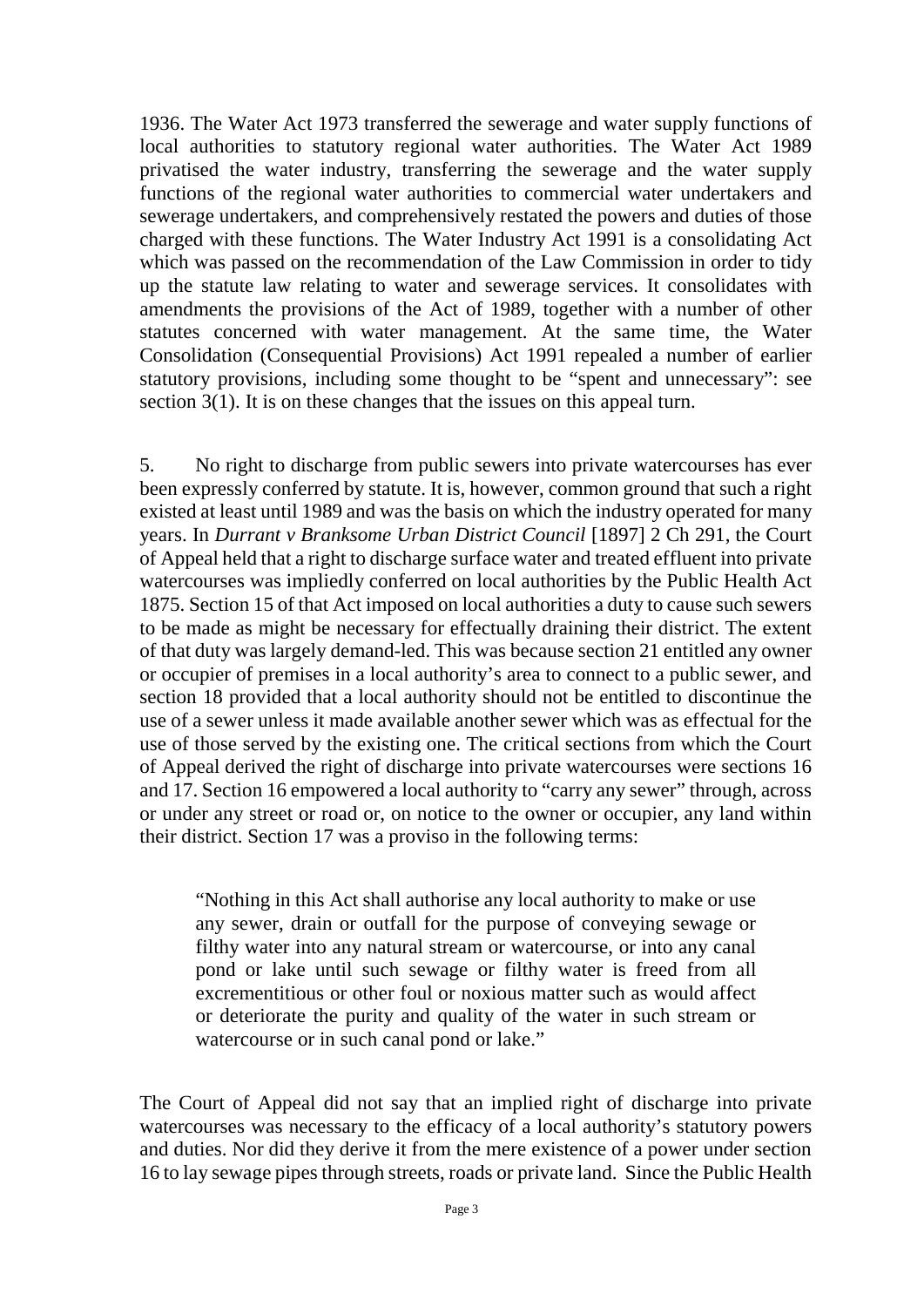Act 1875 conferred extensive powers of compulsory purchase on local authorities for the purpose of enabling them to perform their sewerage functions, neither point would have been sound. What they said, adopting the reasoning of North J, the trial judge, was that the right of discharge was implicit in the express terms of section 17, which by restricting the right to discharge foul water into any watercourse impliedly recognised the existence of a right to discharge treated effluent and surface water: see pp 295 (North J), 302 (Lindley LJ), 303 (Lopes LJ), 304-305 (Chitty LJ). There was no provision requiring local authorities to pay for mere exercise of their rights under sections 16 and 17, but they were required by section 308 to pay "full compensation" for any "damage" caused by the exercise of any of their powers. This was held to be a sufficient answer to any objection based on the adverse effect on property owners.

6. All of the features of the Public Health Act 1875 on which the Court of Appeal relied in *Durrant's Case* were reproduced in the Public Health Act 1936, which replaced the earlier Act and continued to govern the sewerage powers of local authorities and then of the regional water authorities and privatised sewerage undertakings until 1991. In particular section 17 of the Act of 1875 (the protection against discharges of foul water) and section 308 (the compensation provision) were re-enacted with no material changes as sections 30 and 278 of the Act of 1936.

7. When the water industry was privatised by the Water Act 1989, the transfer of sewerage functions and associated assets, rights and duties from the regional water authorities to the new sewerage undertakers was achieved by section 4 of the Water Act 1989 and by schemes made under that section. The object of the schemes was to transfer the "property, rights and liabilities" of the regional water authorities: see section 4(1). Their contents were regulated by Schedule 2, paragraph 2(1) of which provided that with effect from the "transfer date" the scheme would transfer to the privatised undertakers in accordance with its provisions all the property, rights and liabilities of the statutory water boards which were not required to be transferred to the National Rivers Authority. In accordance with that provision, the transfer scheme in this case transferred to the undertaker "on the transfer date all property, rights and liabilities to which the water authority is entitled or subject immediately before that date." The object of these provisions is to achieve a seamless transfer of the relevant functions, assets, powers and duties to the new undertakers. Under section 4(1), the Secretary of State was empowered to appoint the "transfer date" on which the functions of the regional water authorities would be transferred to the new undertakers and the transfer schemes would come into effect.

8. Section 194(3)(b) of the Water Act 1989 provided that among other provisions Part II, Chapter III (Provision of Sewerage Services) should automatically come into force on the transfer date, i.e. simultaneously with the transfer of the rest of the undertaking. Part II, Chapter III included all the relevant provisions governing the duties of the privatised sewerage undertakers. These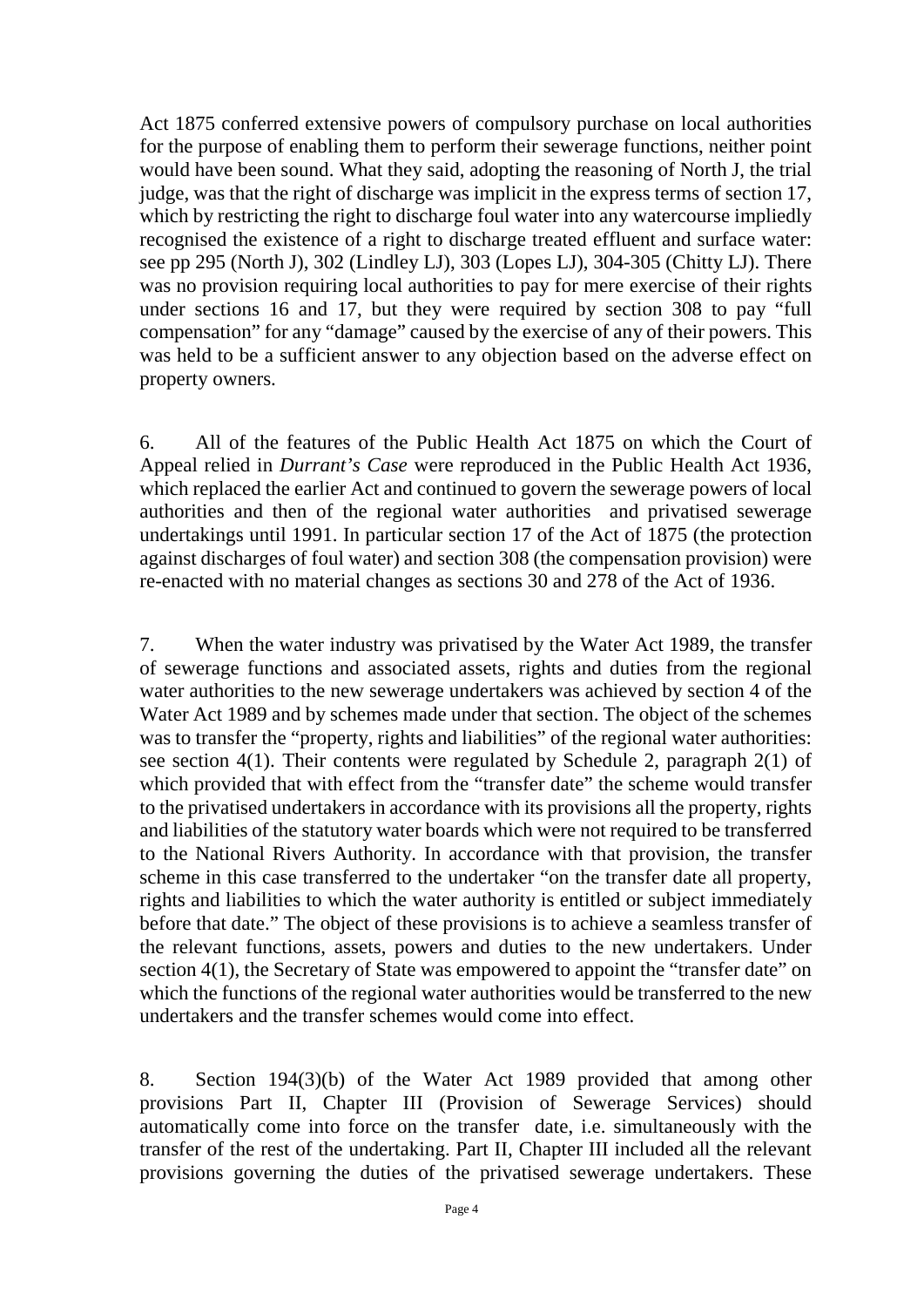included sections 67 and 69. Section 67 imposed on the privatised sewerage undertakers the duty of effectually draining their area. Section 69 provided that Schedule 8 should "have effect for transferring to sewerage undertakers the functions of water authorities relating to the provision of sewerage services and for making amendments of the enactments relating to the transferred functions." Subject to immaterial amendments, Schedule 8, paragraph 1 applied to the privatised sewerage undertakers certain of the provisions of the Public Health Act 1936 which had governed the powers of the regional water authorities since their inception in 1973, as if references in those provisions to a water authority were references to a sewerage undertaker. The incorporated provisions of the Act of 1936 included section 22 (which prevented them from discontinuing the use of a sewer without providing an alternative sewer), section 30 (the protection against the discharge of foul water into watercourses), section 34 (the right of the owner or occupier of any premises to void his drains or sewers into a public sewer) and section 278 (the obligation to make full compensation for any damage sustained by the exercise of the undertaker's powers). These provisions included all the provisions of the 1936 Act previously found in the Act of 1875 from which the Court of Appeal in *Durrant's Case* had derived a general right of discharge into private watercourses. The draftsman must therefore have intended in 1989 that that right should subsist.

*The legislation of 1991*

9. All of these features can be traced through the labyrinthine scheme of amendments, repeals and re-enactments into the legislation of 1991, but with significant changes of both form and context. Section 94 of the Water Industry Act 1991, which corresponds to section 15 of the Act of 1875, provides:

"(1) It shall be the duty of every sewerage undertaker –

(a) to provide, improve and extend such a system of public sewers (whether inside its area or elsewhere) and so to cleanse and maintain those sewers as to ensure that that area is and continues to be effectually drained; and

(b) to make provision for the emptying of those sewers and such further provision (whether inside its area or elsewhere) as is necessary from time to time for effectually dealing, by means of sewage disposal works or otherwise, with the contents of those sewers."

Sections 106 and 116 re-enact the provisions originally found in sections 21 and 18 respectively of the Act of 1875 conferring a right on owners and occupiers of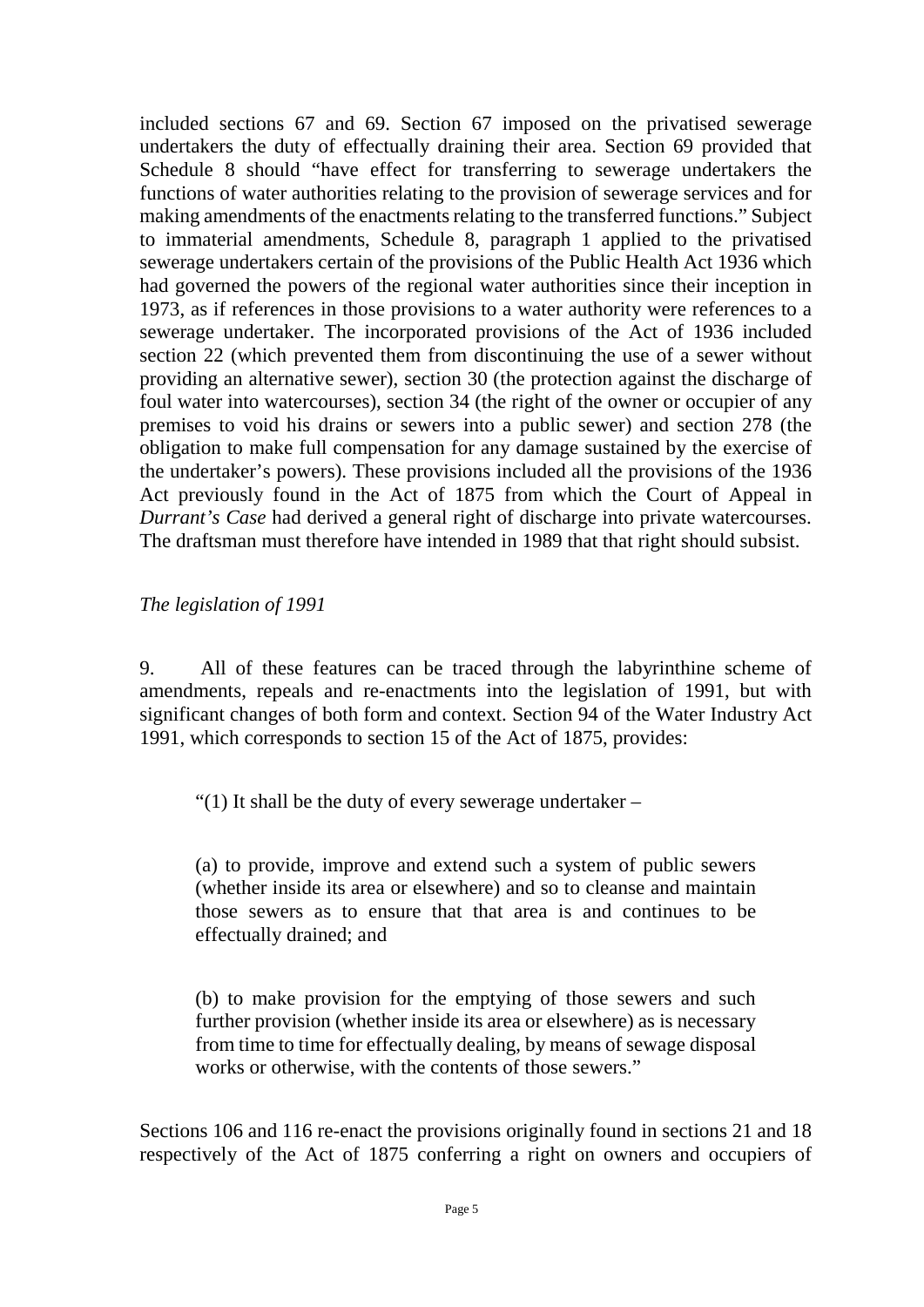premises to connect to a public sewer and forbidding local authorities to discontinue the use of a sewer without providing another equally effective sewer for the use of those served by it. Sections 158 and 159 substantially re-enact the power to lay pipes across streets, roads and other land which dated back to section 16 of the Act of 1875.

10. The protection against the use of the powers conferred by the Act to discharge foul water into any watercourse, which was originally enacted as section 17 of the Act of 1875 and section 30 of the Public Health Act 1936, is now to be found in modified form in section 117(5) and (6) of the Water Industry Act. These provide:

"(5) Nothing in sections 102 to 109 above or in sections 111 to 116 above shall be construed as authorising a sewerage undertaker to construct or use any public or other sewer, or any drain or outfall-

(a) in contravention of any applicable provision of the Water Resources Act 1991; or

(b) for the purpose of conveying foul water into any natural or artificial stream, watercourse, canal, pond or lake, without the water having been so treated as not to affect prejudicially the purity and quality of the water in the stream, watercourse, canal, pond or lake.

(6) A sewerage undertaker shall so carry out its functions under sections 102 to 105, 112, 115 and 116 above as not to create a nuisance."

11. The provision for compensation for "damage" caused by any exercise of sewerage powers, which had originally been found in section 308 of the Act of 1875 and section 278 of the Act of 1936, is now represented by the provisions of Schedule 12 of the Water Industry Act 1991, which are at the same time more specific and more elaborate. Paragraph 2 of Schedule 12 is confined to the pipe-laying functions of a sewerage undertaker. It confers a right to compensation in respect of the depreciation of the value of land on which pipe-laying works are carried out, injurious affection of other land, and other loss or damage attributable to the exercise of an undertaker's power to lay pipes through private land. Paragraph 4 confers a right of "full compensation" for "damage" occasioned by the exercise by a sewerage undertaker of its powers under the "relevant sewerage provisions". I will return later to this expression.

*The issues*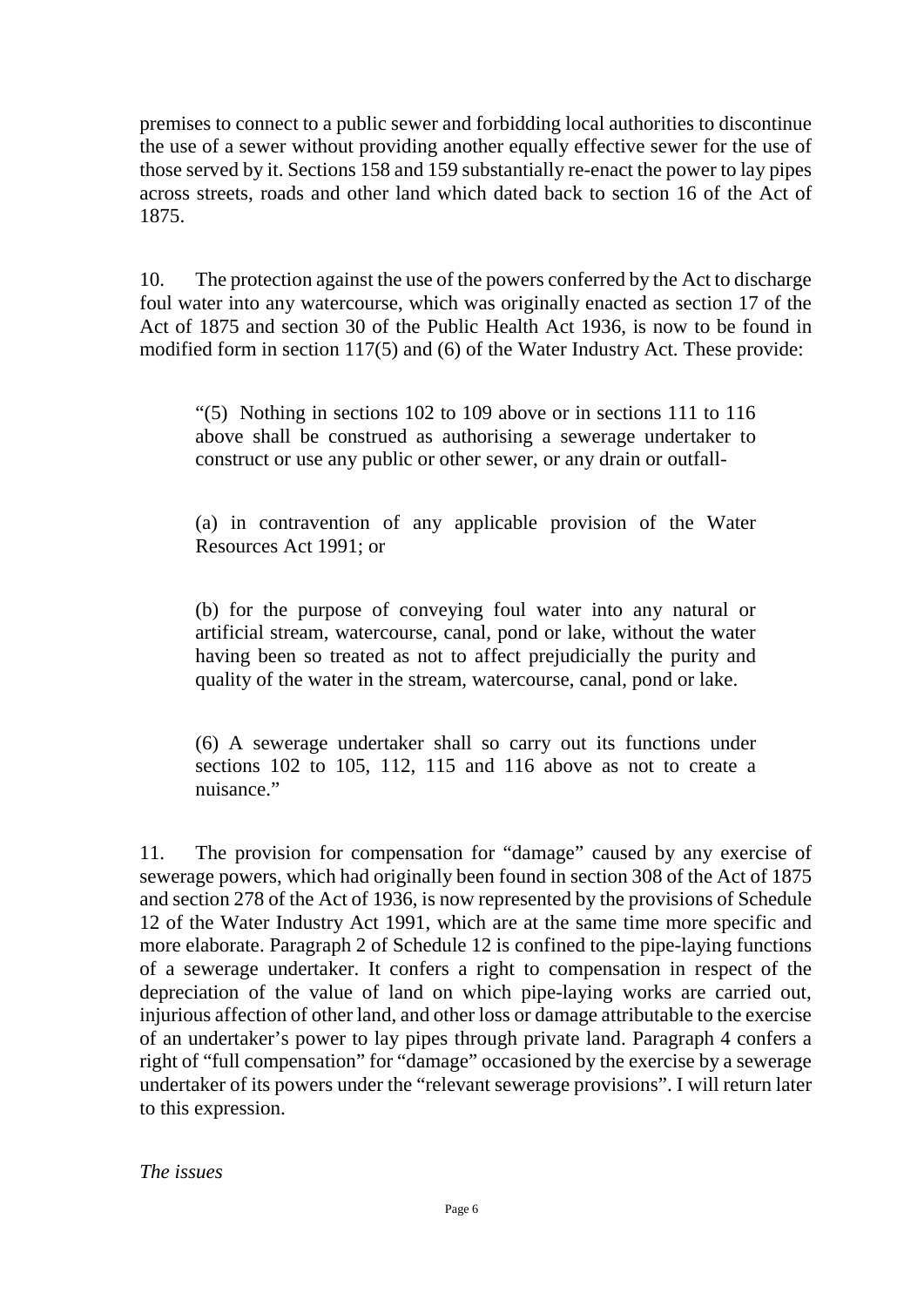12. There are two bases on which a right of discharge into private watercourses might be implied into the current statutory regime. The first is that a right corresponding to the one recognised by the Court of Appeal in *Durrant's Case* is implied into the corresponding provisions of the Water Industry Act 1991. The effect of such an implication would be to authorise discharge from future sewage outfalls as well as from those already in use when the Water Industry Act 1991 came into force. The second possibility is that the only right of discharge into private watercourses which survives under the Act of 1991 is a right of discharge from existing outfalls which were already in use on 1 December 1991 when the Act came into force.

#### *The alleged general right of discharge: section 159 of the Water Industry Act 1991*

13. The argument for the sewerage undertakers on this appeal is that a general right to discharge into private watercourses should be implied into the Water Industry Act 1991 from the power conferred on an undertaker by section 159 to lay pipes across private land "for the purpose of carrying out its functions", together with the definition of those functions in section 94. The problem which confronts this argument is that the particular provisions of the earlier legislation which justified the implication of such a right before 1991 are re-enacted in the Water Industry Act 1991 in a somewhat different form and as part of a much more elaborate statutory scheme in which such an implication is more difficult to accommodate. For substantially that reason the Court of Appeal rejected an identical argument in *British Waterways Board v Severn Trent Water Ltd* [2002] Ch 25. The judgments, and particularly that of Chadwick LJ, contain a detailed analysis of the relevant provisions of the Water Industry Act which makes it unnecessary to repeat the exercise here.

14. In summary, the Court of Appeal held that the Water Industry Act had to be construed as a coherent scheme in its own right, without any *a priori* assumption that it was intended to reproduce everything in the previous statute law. They considered that that scheme did not include an implied right of discharge into private watercourses, for five main reasons. The first was that section 159 merely authorised the laying of pipes across private land and in itself provided no basis for any implication about the places where those pipes were authorised to discharge. Second, any power derived from section 159 to discharge into private watercourses would not be qualified by the statutory protection in section 117(5) and (6) against the discharge of foul water. This was because in the Act of 1991 these provisions qualify only specified sections of the Act, not including section 159. Therefore, if such a right existed, it would authorise the discharge not only of treated effluent and surface water but foul water, routinely and in unlimited quantities. Third, the provisions of Schedule 12, paragraph 2 of the Act of 1991 for compensation for the exercise of a water undertaker's statutory power to lay pipes through private land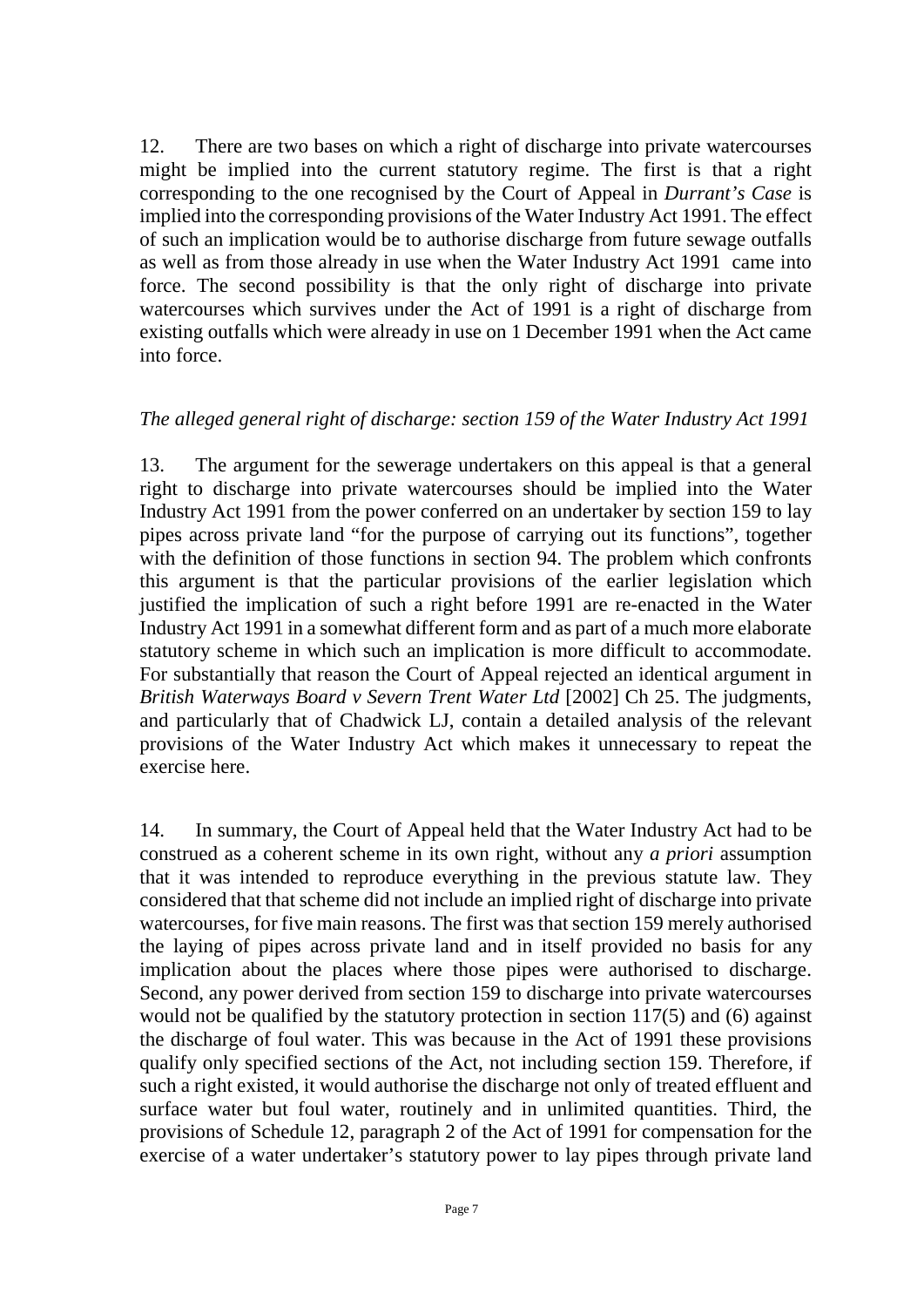did not extend to damage caused by discharges from those pipes. The wider duty under paragraph 4 to pay compensation for "damage" occasioned by a sewerage undertaker's exercise of its powers under the "relevant sewerage provisions", would not apply because the "relevant sewerage provisions" is a defined term and does not include section 159. Fourth, although section 159 applied to both water and sewerage undertakers, section 165 conferred an express power of discharge from pipes on water undertakers only. On the face of it, the distinction was deliberate. Fifth, a right of discharge into private watercourses was not necessary to the exercise by the sewerage undertaker of its statutory powers or the performance of its statutory duties. They could discharge into rivers or the sea, or onto their own land, or onto private land or watercourses by agreement with the owner. Any rights which they required but could not obtain (or could not obtain on reasonable terms) could be acquired by compulsory purchase, paying the proper statutory measure of compensation. The Court's conclusion is summarised by Chadwick LJ at para 71:

"The fallacy, as it seems to me, lies in the underlying (but unspoken) premise that Parliament must have intended that sewerage undertakers should have facilities to discharge (which, plainly, they do require in order to carry out their functions) without paying for those facilities. Whether or not that premise could have been supported in the context of a public authority charged with functions imposed in the interests of public health, it cannot be supported, as it seems to me, in the context of legislation enacted following a decision to privatise the water industry."

15. We were invited to hold that *British Waterways Board v Seven Trent Water Ltd* was wrongly decided. In my view we should decline that invitation. The reasoning of the Court of Appeal in that case is compelling as applied to the only argument that they were actually considering, namely that a power of discharge could be derived from sections 94(1) and 159 of the Act of 1991.

# *Survival of pre-existing rights of discharge*

16. This issue might have arisen in *British Waterways Board v Severn Trent Water Ltd*. That case arose out of a dispute about discharges from a sewer outfall into the Stourbridge canal which had been constructed by a regional water authority in about 1976, under the previous statutory regime. The relevant outfall was therefore already in use at the transfer date pursuant to a right enjoyed by the regional water authorities under the Public Health Act 1936 and transferred to the privatised sewerage undertakers under the Water Act 1989. However, no argument was addressed to the Court of Appeal in that case about the significance of this fact. Its factual and legal significance is, however, critical to the outcome of the present appeal.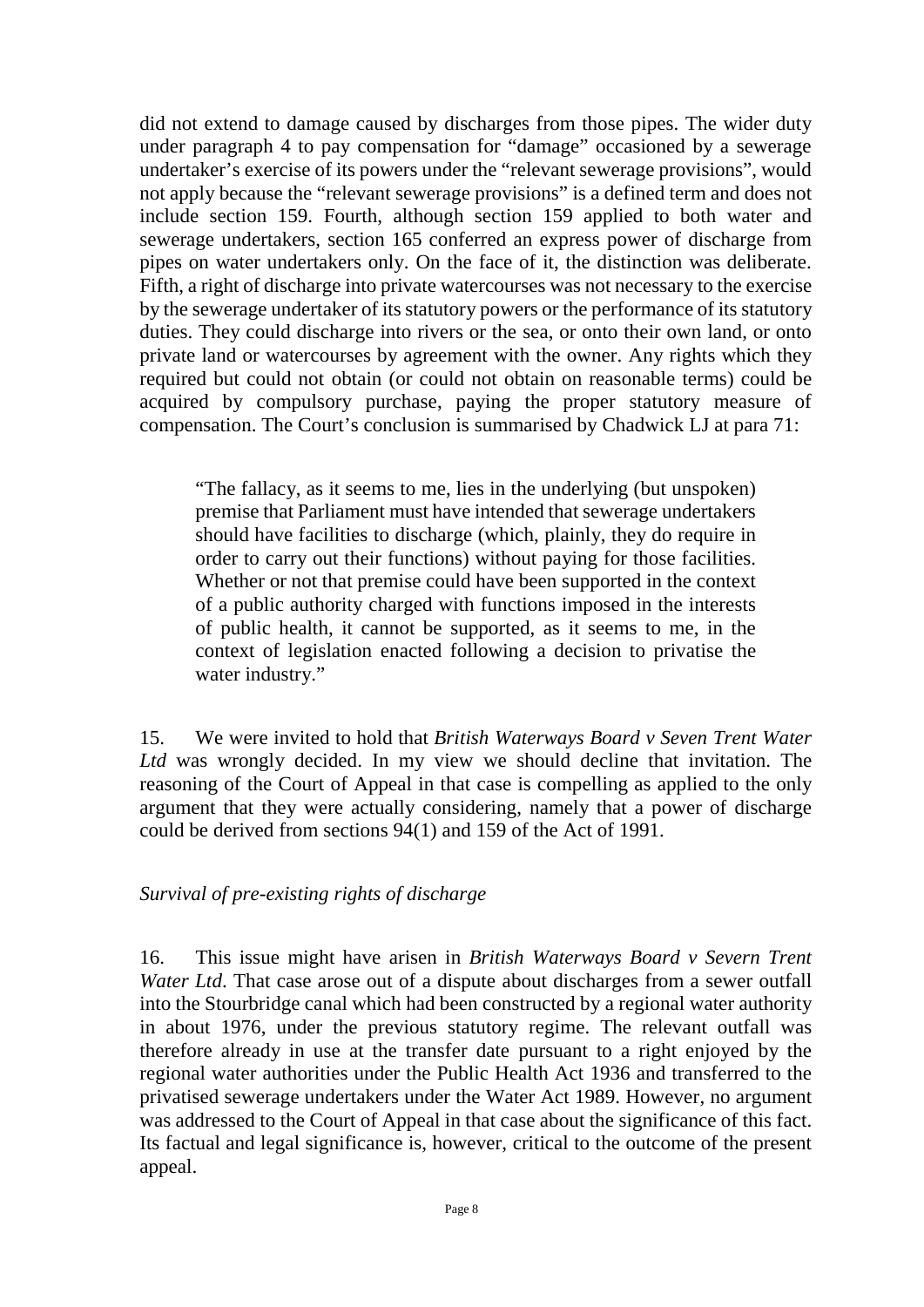17. Manifestly, the purpose of a sewer is to carry away effluent and surface water and discharge it elsewhere. A sewer can be lawfully used only if it is lawful to discharge from it. A sewerage undertaker bringing an outfall into use for the first time after 1 December 1991 can reasonably be expected to have obtained any necessary consents to discharge onto private property in advance of laying the pipes, either by negotiation or by compulsory purchase in the course of the planning or the works. But if the outfall was already in use at that date, it cannot do this. The pipes will already have been laid. The location of their outfalls will have been determined. Where they discharge into a private watercourse, those outfalls will have been created under a statutory regime which entitled the sewerage undertaker or its statutory predecessors to discharge from them. The compulsory acquisition of such a right cannot be achieved overnight. Statutory procedures have to be observed, which may include a public inquiry. It is obvious, and confirmed by the evidence in this litigation, that by 1989 drainage from the existing public sewerage system depended to some extent on outfalls into private watercourses. After well over a century in which sewerage authorities were entitled as of right to construct and discharge from such outfalls one would expect the degree of dependence to be significant. Unless the entitlement to discharge from existing outfalls into private watercourses survives the transfer to privatised water undertakers, the consequence is that in law such discharge must cease forthwith on 1 December 1991. Any continuing discharge thereafter will become tortious from that date.

18. Under the Water Industry Act, the statutory duties of a sewerage undertaker include a duty to operate the system of public sewers so as effectually to drain their area (section 94) and a duty to allow the owners or occupiers of premises to connect to the public sewer system (section 106). Moreover, the undertaker is not permitted to discontinue the use of a sewer until it has provided an alternative sewer capable of serving as effectually (section 116). The result, if the right to discharge into private watercourses ceases as the canal owners suggest, is to make it impossible for the sewerage undertakers lawfully to perform their statutory functions or observe the statutory restrictions on the discontinuance of existing sewers from the moment that the new Act comes into force. This state of affairs will continue thereafter for a considerable period while the existing sewerage system is partially redesigned and rebuilt or the necessary easements are acquired by negotiation or compulsory purchase. When pressed to say how a sewerage undertaker was to comply with this view of the law immediately after 1 December 1991, the canal owners had no answer except that the law would not in practice be enforced by injunction but that if it was they must block the outfalls and allow surface water and treated effluent to backwash through the system into the streets. In fact, section 116 of the Act would rule out even that possibility. This is not just a practically inconvenient way of dealing with an issue which engages an important public interest. It is legally incoherent. Without the clearest possible indication that Parliament intended such a preposterous result, I decline to accept that it is the effect of the current legislative scheme.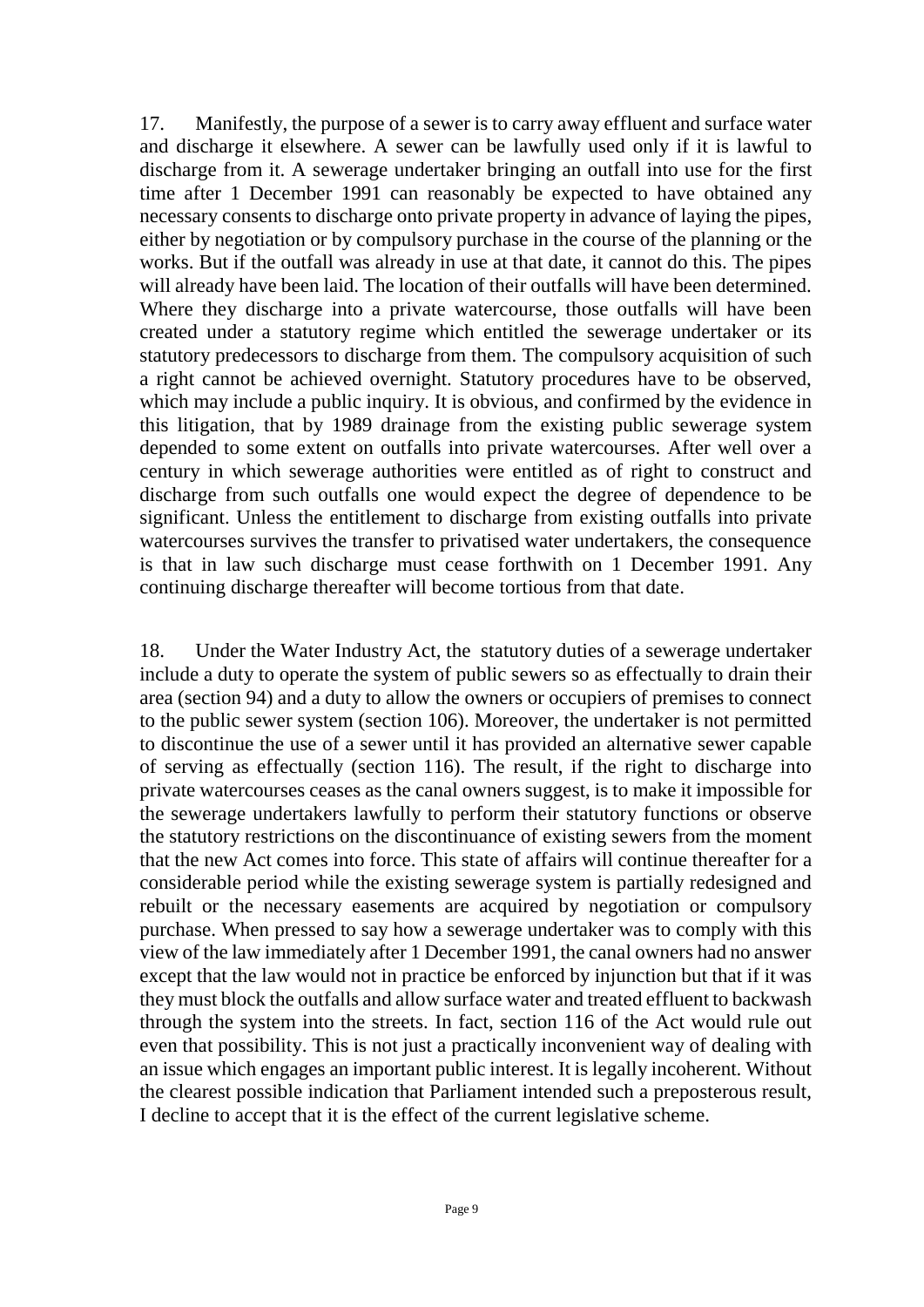19. In my opinion, when the Water Industry Act 1991 (i) imposed on the privatised sewerage undertakers duties which it could perform only by continuing for a substantial period to discharge from existing outfalls into private watercourses, (ii) at the same time applied to them the statutory restrictions in section 116 on discontinuing the use of existing sewers, it implicitly authorised the continued use of existing sewers. A restriction on discontinuing the use of an existing sewer until an alternative has been constructed is not consistent with an obligation to discontinue its use forthwith under the law of tort. The inescapable inference is that although there is no provision of the Act of 1991 from which a general right of discharge into private watercourses can be implied, those rights of discharge which had already accrued in relation to existing outfalls under previous statutory regimes survived.

20. The basis of this implication is not section 30 of the Public Health Act 1936, whose statutory predecessor was the basis of the decision in *Durrant's Case*, but section 116 of the 1991 Act viewed against the background of the general duties of sewerage undertakers under the Act. It follows that the repeal of section 30 by the Water Consolidation (Consequential Provisions) Act 1991 is irrelevant. In any event, its repeal would not affect rights of discharge which had already accrued by virtue of the use of existing outfalls: see section  $16(1)(c)$  of the Interpretation Act 1978.

21. It is true that although over a period of time after the coming into force of the Water Industry Act new rights of discharge could have been acquired by negotiation or compulsory purchase or existing sewers or outfalls replaced, the effect of the conclusion which I have reached is that a sewerage undertaker is entitled under the Water Industry Act 1991 to continue discharging into private watercourses from existing outfalls indefinitely. The solution is therefore more extensive than the problem. But that is a lesser anomaly and one which is inherent in the nature of the issue. Once one concludes that because of the time required to do these things after the law was changed, the right of discharge for existing outfalls must survive, it is not possible to arrive by a process of construction at a positive obligation to address the issue after transfer in a different way by acquiring new easements or replacing sewers or outfalls.

22. I should finally deal with the suggestion that this conclusion leaves the owners of private watercourses in a worse position than they were under the Water Act 1989, because of the more limited provisions for compensation for "damage" and the more limited protections available against abuse. This is a serious objection to the attempt to imply a general right to discharge into private watercourses from section 159 of the 1991 Act, as the Court of Appeal pointed out in *British Waterways Board*. It does not give rise to difficulty if, as I consider, a more limited right to continue discharging from existing outfalls into private watercourses is to be implied from the restrictions in section 116 on discontinuing the use of existing sewers. As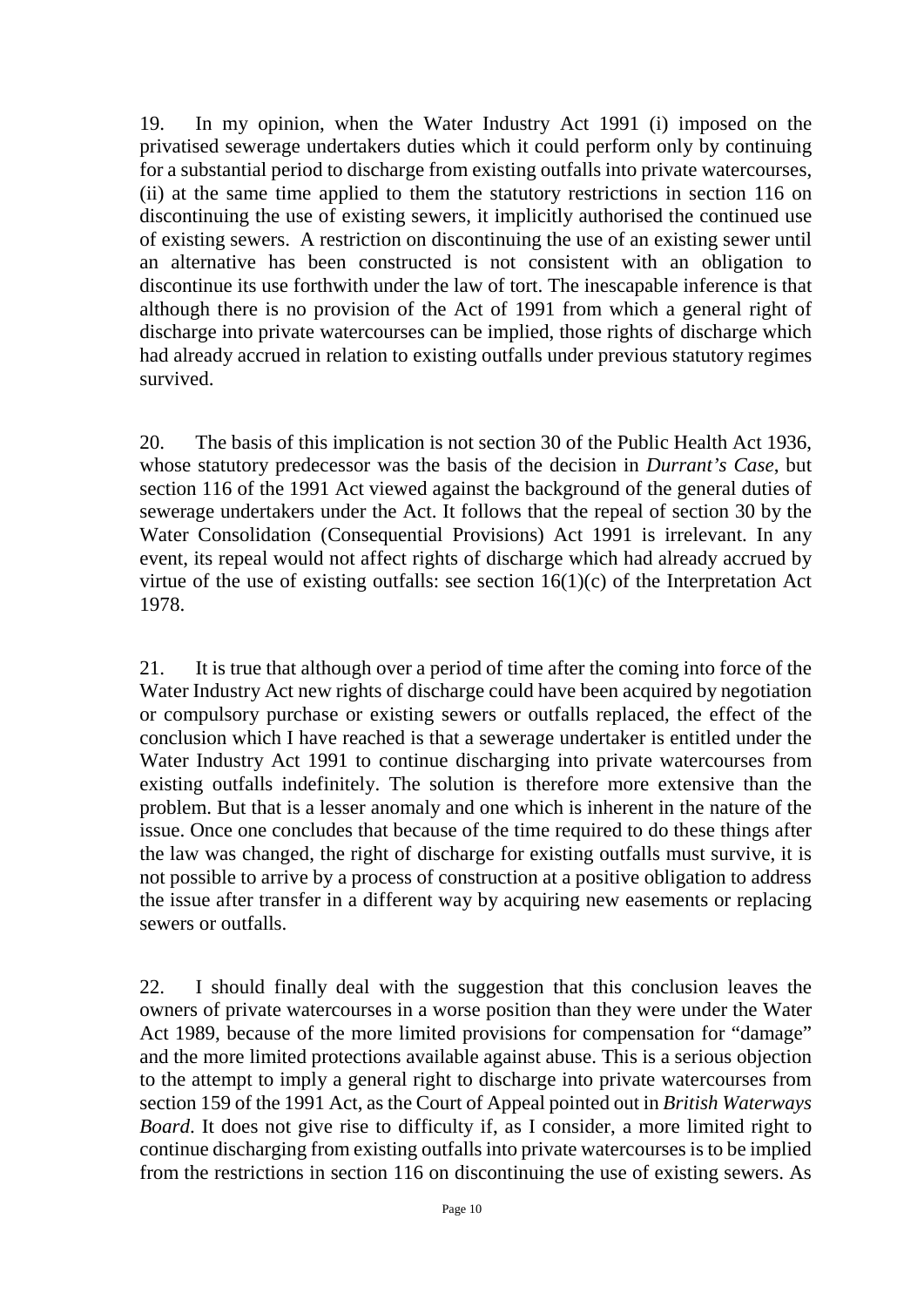far as compensation is concerned, Schedule 12, paragraph 4 of the Water Industry Act confers a right of full compensation for any exercise by a sewerage undertaker of its powers under the "relevant sewerage provisions". Unlike section 159, section 116 is one of the "relevant sewerage provisions": see section 219(1). Turning to the question of statutory protection, the Act of 1991 contains a large number of protections against the abusive or harmful use by undertakers of their statutory powers. This is not the place to examine all of them, and many are of no potential relevance. The most important are to be found in sections 117(5) and 186(3). Section 117(5)(b) protects against the discharge of foul water into watercourses. It is the successor of section 17 of the Public Health Act 1875 and section 30 of the Act of 1936. Section 186(3) protects against the injurious affection without consent of any canal or watercourse or the supply, quality or fall of water in any canal or watercourse. Both provisions expressly qualify powers derived from specified provisions of the Act, which do not include section 159 but do include section 116.

# *Conclusion*

23. I would accordingly allow the appeal to the extent of declaring that subject to section 117(5) of the Water Industry Act 1991, the Appellants are entitled to discharge into the Respondents' canals from any sewer outfall which was in use on or before 1 December 1991. For the avoidance of doubt, I should make it clear that this in no way affects any binding agreement under which the parties may have regulated for themselves the use of particular outfalls. We were informed that here may be such agreements with some proprietors, but we have not been concerned with them. I would leave the precise form of the declaration to be agreed between counsel.

# **LORD TOULSON**

24. I agree that under the Water Industry Act 1991 sewerage undertakers are impliedly empowered to continue to discharge surface water and other non-pollutant water through sewers vested in them into watercourses to which they were already discharging at the time the Act came into force, but have no right to create new outfalls into canals or rivers without the agreement of the body which owns or is responsible for the canal or river.

25. The case has assumed a complexity which I do not think is necessary. In disagreeing with the Court of Appeal, I have sympathy with the court which seems to me to have been led into a forest. The reasons for my conclusions are simple and accord essentially with those given by Lord Sumption.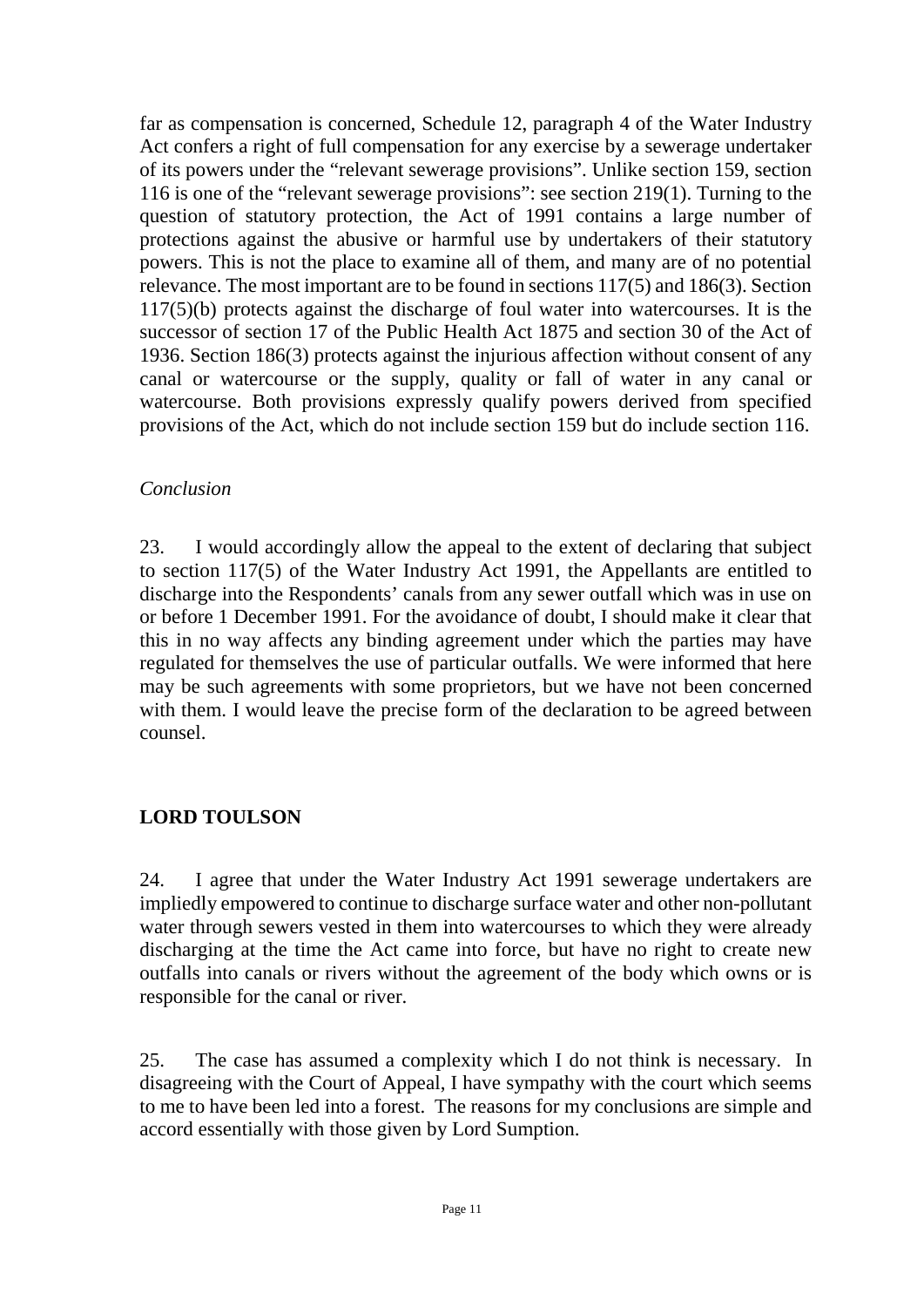26. As to the broader power claimed by the appellants, the argument that section 159 gives to a sewerage undertaker the right to create a new public sewer by connecting pipework, laid under the powers given to it by the section, into a river or canal without the agreement of the river or canal owner or operator, is in my view untenable for the reasons given by the Court of Appeal in *British Waterways Board v Severn Trent Water Ltd* (summarised by Lord Sumption).

27. The purpose of section 159 is to enable a sewerage undertaker to obtain the means of access for foul or surface water to reach wherever it proposes (lawfully) to treat or dispose of the water (such as a sewage treatment plant), and no more. To treat the section as silently empowering the undertaker to dispose of the water by discharging it onto the land of another person without their consent requires an unnatural and unwarranted reading of the section.

28. The appellants' argument for giving the section a wider meaning is based on comparison with the Public Health Acts 1875 to 1961. That argument overlooks the major change in the scheme of water legislation introduced by the Water Act 1989 (which was consolidated, with other enactments, by the 1991 Act). The 1989 Act did much more than to introduce privatisation of the water industry. Its purposes, stated in the long title, included to amend the law relating to the provision of sewers and the treatment and disposal of sewage. It provided a much more comprehensive statutory code than the previous legislation. There is no warrant for assuming that Parliament intended under the new legislative scheme that the privatised authorities should have a general right to create new outfalls, discharging water onto the property of other parties, without having to pay for the facility.

29. On the question of the lawfulness of the continued use of public sewers established prior to the coming into force of the Act, I agree with Lord Sumption that the answer lies in section 116 of the 1991 Act, read in conjunction with sections 106(1) and 117(5) and (6).

30. Under section 106 the owner of premises in the area of a sewerage undertaker has the right to have his drains or sewer communicate with the undertaker's public sewers and has a continuing right thereby to discharge foul water and surface water from those premises.

31. Section 116 prohibits the sewage undertaker from depriving that person of the use of the public sewer for that purpose, unless the undertaker provides alternative means of communication (which Parliament cannot realistically have supposed that the undertaker would be in a position to do instantly on the passage of the Act).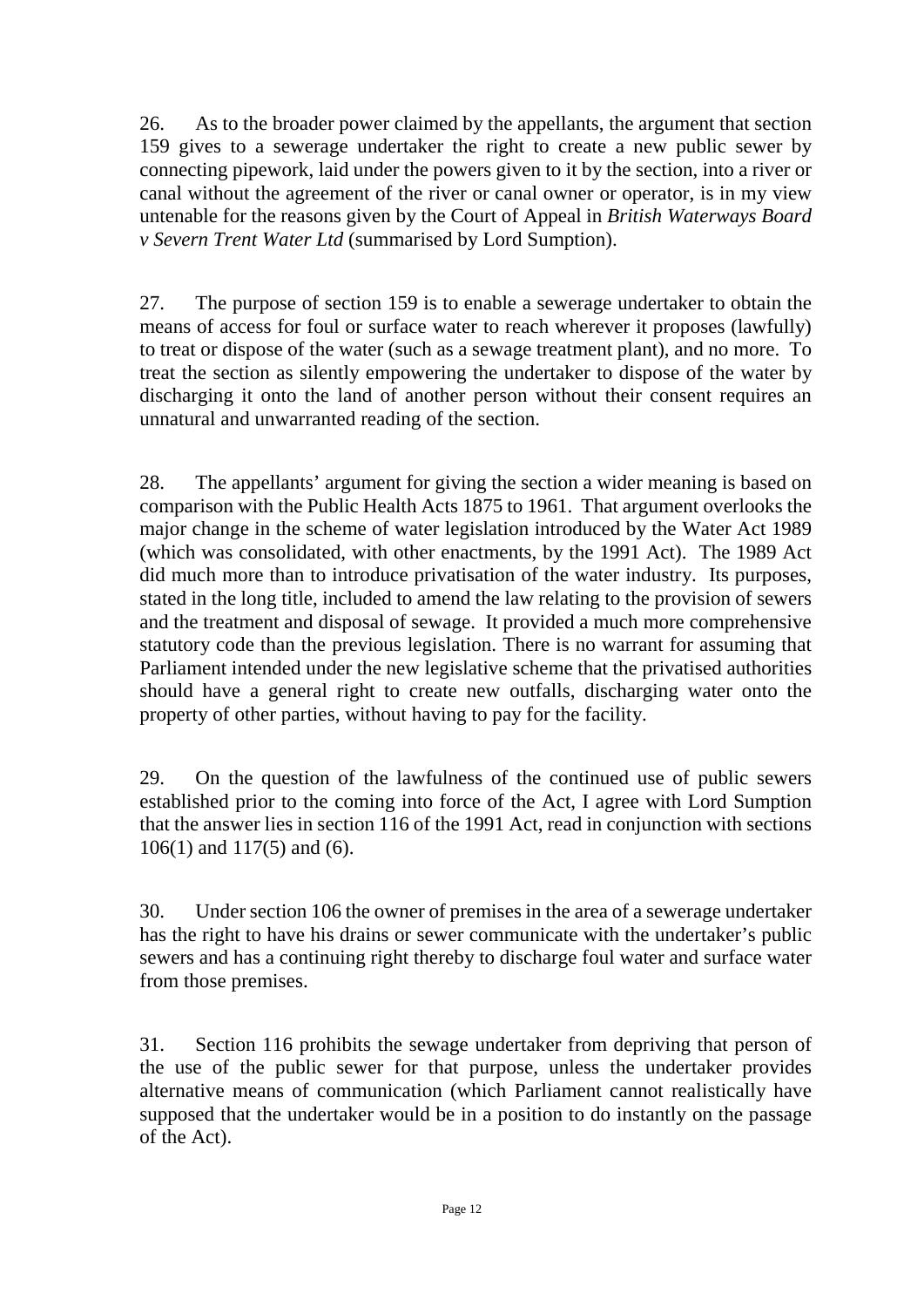32. Section 117(5) provides that nothing in section 116 is to be construed as authorising a sewerage undertaker to use a public sewer for the purpose of conveying foul water into any natural or artificial stream, watercourse, canal, pond or lake, without the water having been treated so as not prejudicially to affect the purity and quality of the water into which it is being discharged. Section 117(6) also requires a sewerage undertaker to carry out its functions under section 116 in such a way as not to create a nuisance.

33. The conditions for section 116 to apply are, in the words of subsection (1), that the sewer is a "public sewer which is vested in the undertaker", but I do not understand it to be disputed that the relevant sewers are public sewers as defined in section 219 of the 1991 Act:

"'public sewer' means . . . a sewer for the time being vested in a sewerage undertaker in its capacity as such, whether vested in that undertaker by virtue of a scheme under Schedule 2 to the Water Act 1989 or Schedule 2 to this Act or under section 179 above or otherwise . . ."

34. As a matter of history, it would appear that the sewers vested in the sewerage undertakers by virtue of schemes under Schedule 2 to the 1989 Act but I do not see that it is necessary to refer to the 1989 Act for any other purpose.

35. Since section 116 of the 1991 Act expressly prohibits a sewerage undertaker from discontinuing the use of an existing public sewer vested in it, unless it creates an alternative means of disposal, it thereby impliedly (if not expressly) empowers the undertaker to continue to use such sewers, subject to the qualifications in section 117(5) and (6) that the undertaker must not cause pollution or a nuisance.

36. For those reasons, it seems to me that the answers to the questions in this case are to be found within the sections of the 1991 Act to which I have referred. Save where necessary for the limited purpose of establishing as a fact that a sewer is a public sewer vested in a sewerage undertaker within the definition section in the 1991 Act, I see no need to go back to examine the position under the 1989 Act. There is no claim for damages for trespass during the period when the 1989 Act was in force. However, if it were necessary to do so, I would conclude that there was no trespass during that period. Section 69 of the 1989 Act provided that Schedule 8 to the Act should have effect for the purpose of transferring to sewerage undertakers the functions of water authorities relating to sewerage services "and for making amendments of the enactments relating to the transferred functions". Paragraph 1 of Schedule 8 provided that references to water authorities in sections 30 and 278 of the Public Health Act 1936 were to be construed as references to sewerage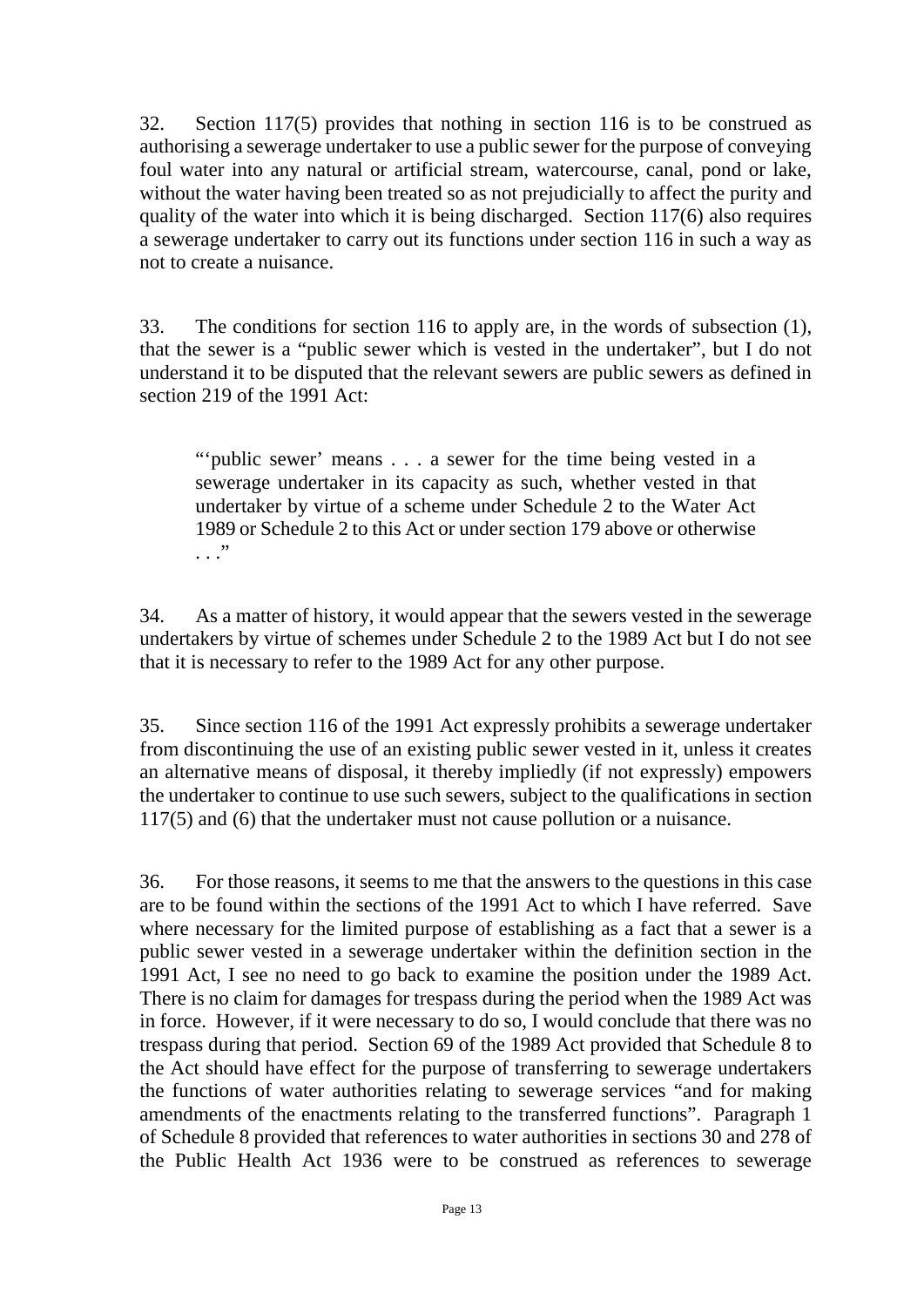undertakers. Those sections re-enacted the sections in the 1875 Act which were the subject of the decision in *Durrant's* case, as explained in para 6 of Lord Sumption's judgment. Reading those sections as amended by paragraph 1 of Schedule 8 to the 1989 Act (ie as applying to sewerage undertakers from the commencement of the 1989 Act), the conclusion is clear in my view that sewerage undertakers did not commit the tort of trespass by continued use of the public sewers which they inherited.

37. Although that historical examination of the position under the 1989 Act is unnecessary to my conclusion about the 1991 Act, it fortifies it for this reason. If, as I have concluded, sewerage undertakers did not commit the tort of trespass between 1989 and 1991 by continued use of public sewers vested in them under schemes made under the 1989 Act, Parliament cannot be taken to have intended to change that position by the 1991 Act, which was presented to it as a consolidation Act with minor immaterial amendments explained in the Law Commission's report. Consolidation Acts have a speedy parliamentary process precisely because they are not intended to involve changes meriting detailed scrutiny. It follows also from what I have said that I do not think that it is necessary to invoke the provisions of the Interpretation Act; but if I am wrong, I would agree with Lord Neuberger's analysis of its effect.

# **LORD NEUBERGER (with whom Lord Clarke and Lord Hughes agree)**

38. This appeal raises two questions in relation to the statutory right of sewerage undertakers to discharge surface water and treated effluent from their sewers into streams and private watercourses. The first question is whether sewerage undertakers have such a right in relation to all their sewers, irrespective of when they came into use – ie present and future sewers. The second question, which only arises if the answer to the first question is no, is whether sewerage undertakers have such a right in relation to any of their sewers, and, if so, whether it is those which were in use immediately before (i) the transfers effected pursuant to the Water Act 1989 ("the 1989 Act") or (ii) the coming into force of the Water Industry Act 1991 ("the 1991 Act").

39. In my view, the composite answer to these questions is that sewerage undertakers have the statutory right to discharge surface water and treated effluent into streams and canals (subject to payment of compensation for any damage thereby caused), but only in respect of outfalls in existence before the coming into force of the 1991 Act. I agree with the reasons given by Lord Sumption and Lord Toulson although I would place greater weight on the assistance which can be gained from the provisions of the earlier legislation relating to public sewers and the Interpretation Act 1978 ("the 1978 Act").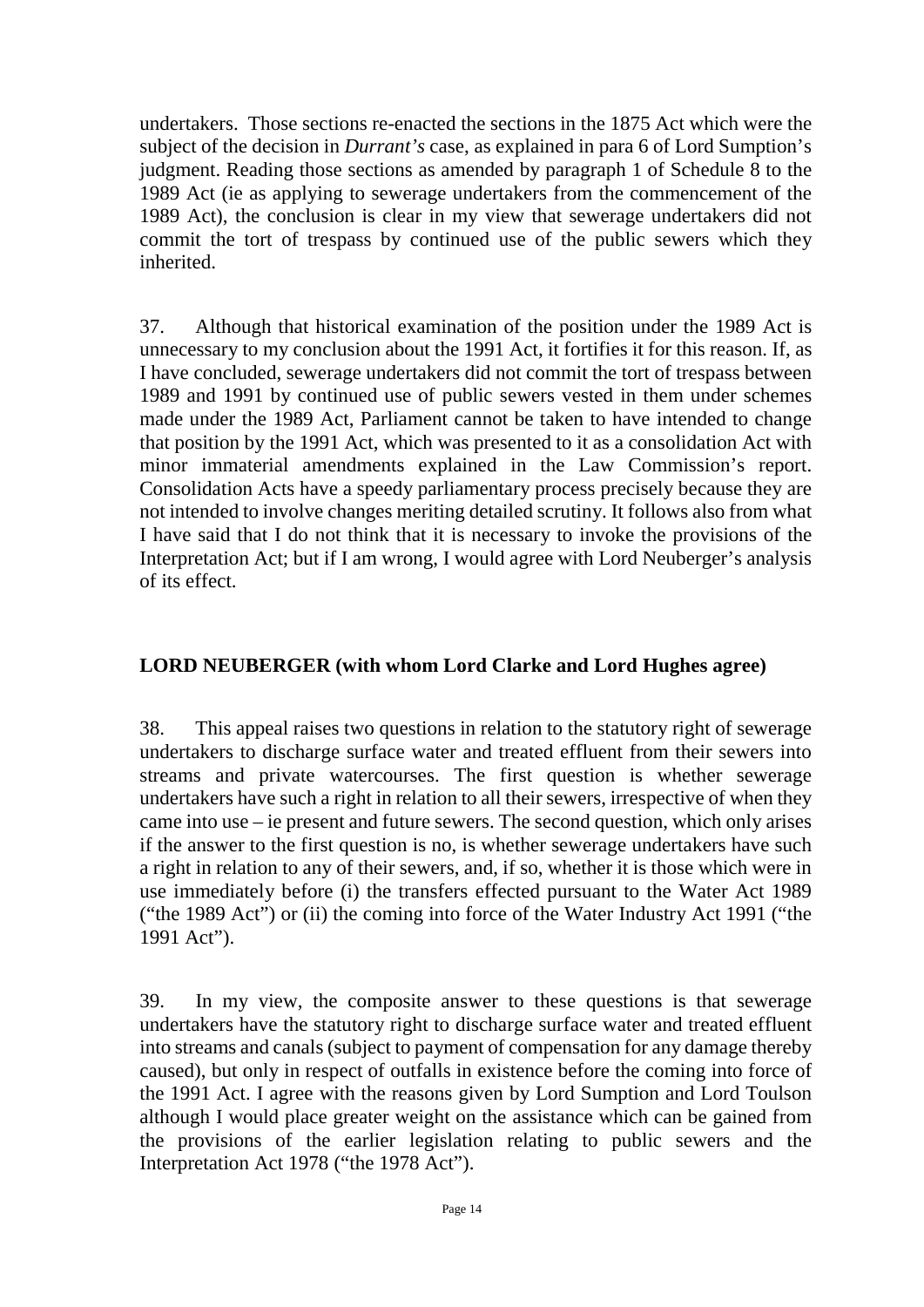# **The relevant statutory provisions**

### *The statutory provisions relating to sewerage before 1989*

40. By section 13 of the Public Health Act 1875, all "existing and future sewers" within their districts were "vest[ed]" in local authorities. Certain rights were granted to local authorities, including, in section 16, the right to construct sewers "into, through or under any lands whatsoever in their district". Duties were also imposed on local authorities, including the duty to provide and maintain sewers to drain their districts in section 15, and the duty to enable property owners and occupiers to be connected to sewers in section 21.

41. The right to discharge from sewers was not expressly granted to local authorities by the 1875 Act. However, section 17 of the 1875 Act stated that "[n]othing in" the Act "authorise[s]" the use of sewers constructed under the Act "for the purpose of conveying sewage or filthy water into any natural stream or watercourse … until such sewage or filthy water is freed from all … foul or noxious matter". Section 308 of the 1875 Act contained a rather generally expressed right to "full compensation" to anyone who suffered damage as a result of the exercise of a local authority's statutory rights with regard to sewerage.

42. The Public Health Act 1936 repealed the relevant provisions of the 1875 Act, and re-enacted many of its provisions in very similar, if somewhat more modern, terms. The opening part of subsection (1) of section 20, the successor to section 13 of the 1875 Act, provided that any sewers "vested in a local authority" under the 1875 Act "shall continue to be vested in them". Section 20(1)(b) of the 1936 Act stated that "all sewers" subsequently "constructed by" local authorities "shall also vest in them". Sections 14, 15, 22, 34 and 278(1) of the 1936 Act were to the same effect as, respectively, sections 15, 16, 18, 21 and 308 of the 1875 Act, albeit that section 15 of the 1936 Act was considerably more detailed in its terms than section 16 of the 1875 Act. Section 30 of the 1936 Act was in very similar terms to section 17 of the 1875 Act, although it used somewhat different language, referring to "foul water [having to be] so treated as not to affect prejudicially the purity and quality of the water" rather than "sewage or filthy water [having to be] freed from all … foul or noxious matter", and it extended its reach to "artificial", as well as "natural", watercourses and streams, and to "canals".

43. The provisions of section 17 of the 1875 Act, supported by those of sections 15, 16, and 308, were held by the Court of Appeal in *Durrant v Branksome Urban District Council* [1897] 2 Ch 291 to lead to the "inevitable" or "irresistible" inference that a local authority could discharge treated effluent and surface water from its sewers, whether constructed before or after 1875, into natural streams and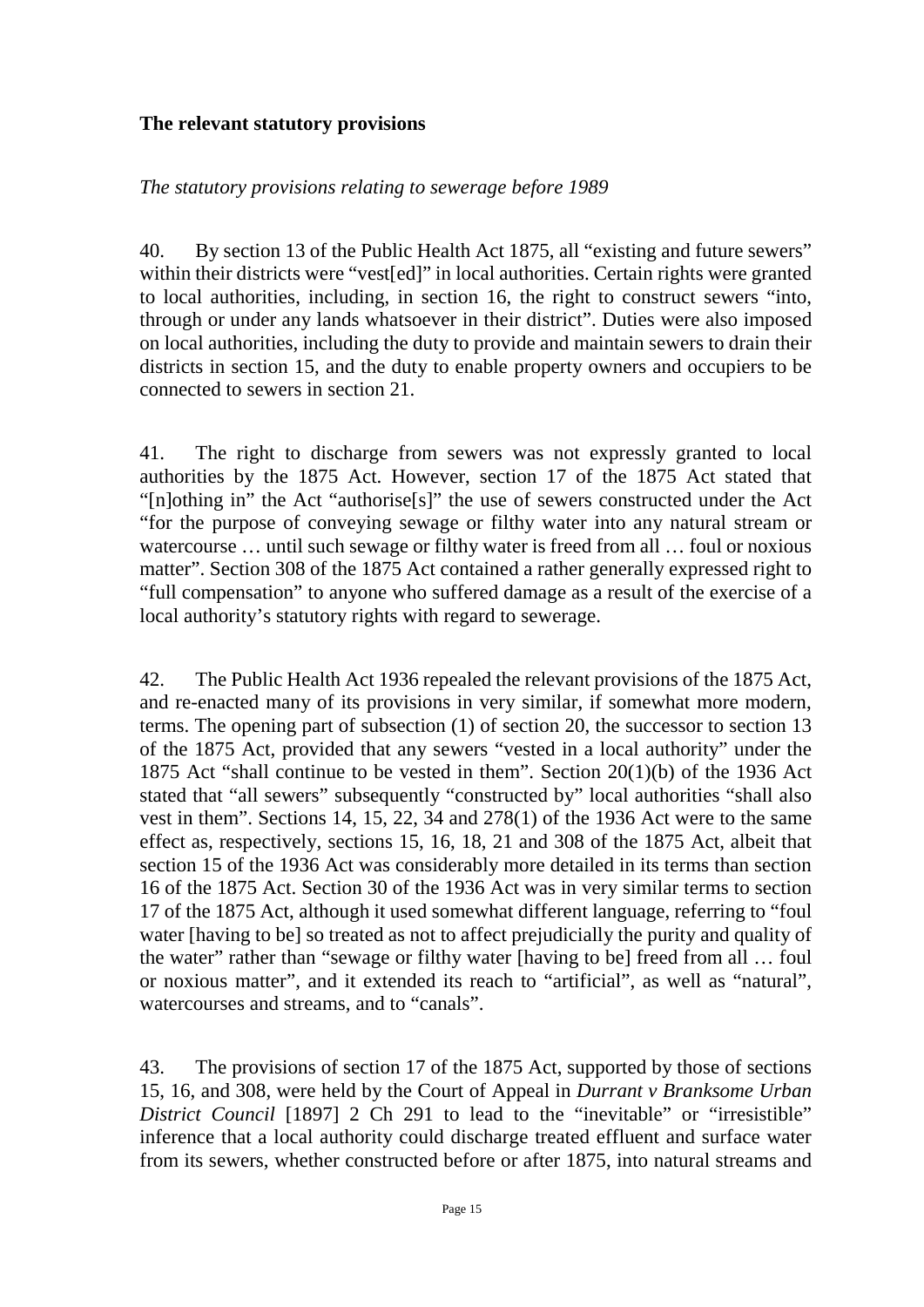watercourses – see at pp 302, 303 and 304-305 per Lindley, Lopes and Chitty LJJ respectively. In other words, the Court of Appeal held that the 1875 Act impliedly granted a right to discharge from that sewer, a right whose width was cut down by section 17. That right was continued by the 1936 Act, as it contained provisions which were very similar to those in the 1875 Act, and in particular section 30 and, albeit of lesser significance in this connection, sections 14, 15 and 278, whose statutory predecessors were considered by the Court of Appeal to support its conclusion in *Durrant* [1897] 2 Ch 291*.*

44. The statutory rights and duties of local authorities in relation to sewerage became vested in water authorities pursuant to sections 14 and 15 of the Water Act 1973. Section 14(2) provided that the functions of local authorities under, inter alia, sections 15-24 and 27-31 of the 1936 Act "shall be exercisable by water authorities", and that "references [therein] to a local authority … shall be construed … as references to a water authority". Para 33 of Schedule 8 to the 1973 Act amended section 20 of the 1936 Act to make it clear that all sewers in an area were vested in the relevant water authority.

# *The Water Act 1989*

45. During the 1980s, as part of the drive for privatisation, it was decided that the water supply and sewerage functions of water authorities should be taken out of public ownership and vested in "water undertakers" and "sewerage undertakers" respectively. This was effected through the medium of the 1989 Act, which provided for the creation of these new undertakers in section 11.

46. Section 4(1)(a) of the 1989 Act stated that the sewerage functions of water authorities should become the functions of the new sewerage undertakers from a day appointed by the Secretary of State, and section 11 enabled the Secretary of State or the Director General of Water Services to appoint a company as a "sewerage undertaker for any area of England and Wales". Section 4(1)(b) provided for "schemes under Schedule 2" for the division of "the property, rights and liabilities" of the water authorities to, *inter alia*, the sewerage undertakers.

47. The effect of section 67 of the 1989 Act, which replaced section 14 of the 1936 Act, was to impose a duty on sewerage undertakers from the date of the transfer of the sewerage functions to drain the area for which it was responsible. Section 153 of, and Schedule 19 to, the 1989 Act empowered sewerage undertakers to lay sewers, and they effectively replaced section 15 of the 1936 Act. Section 69 of the 1989 Act stated that Schedule 8 had the effect of "transferring to sewerage undertakers the functions of water authorities relating to the provision of sewerage services and for making amendments of the enactments relating to the transferred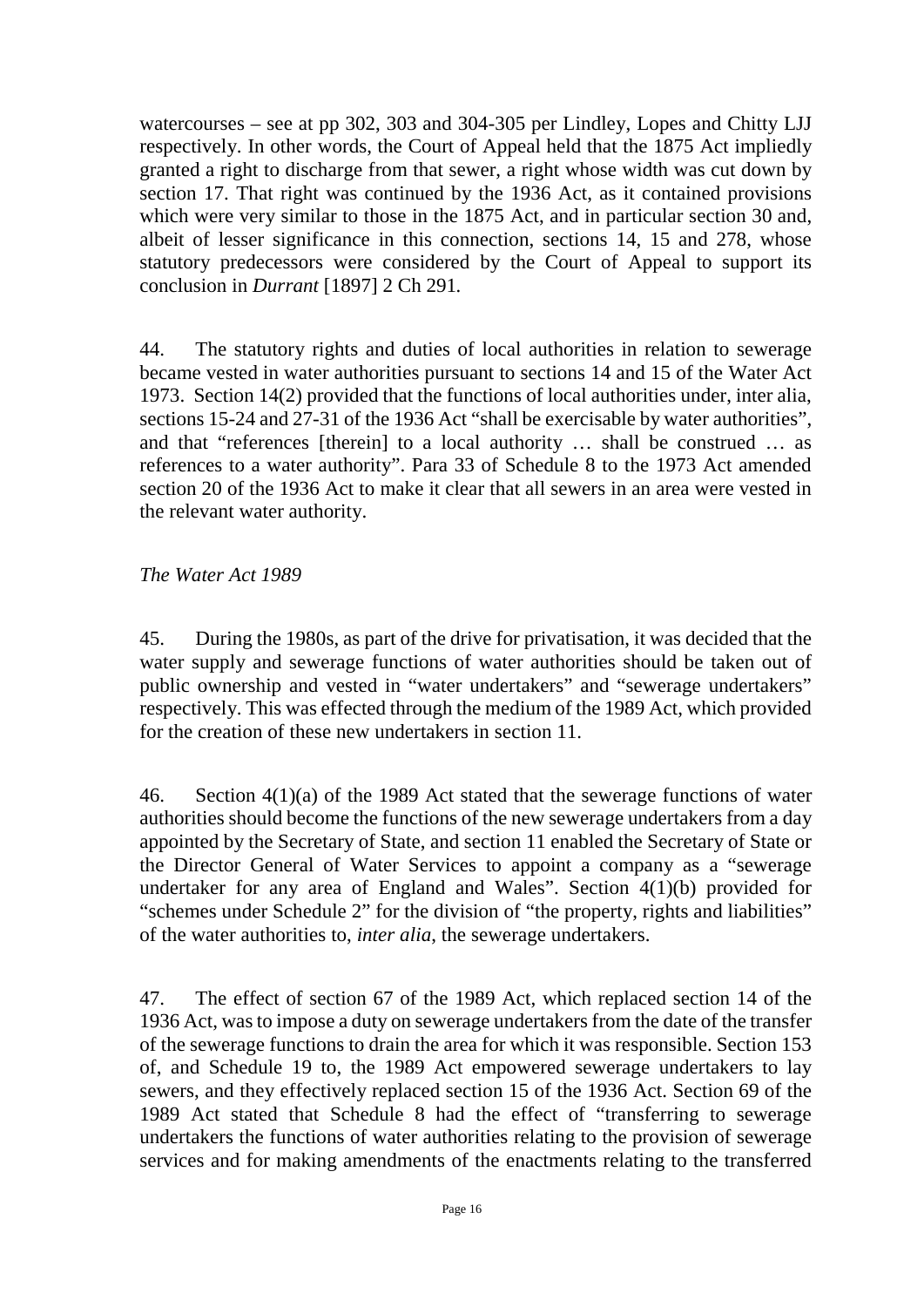functions". By para 1 of Schedule 8, such functions included those set out in sections 22, 30 and 34 and (at least in so far as it related to surviving sections of the provisions of the 1936 Act) section 278 of the 1936 Act. However, section 20 of the 1936 Act was repealed by the 1989 Act.

48. Para 2 of Schedule 2 to the 1989 Act was concerned with "transfers by scheme", and it provided that there should be transferred to a sewerage undertaker the "property, rights and liabilities of a water authority", and para 2(3) stated:

"The property, rights and liabilities of a water authority that shall be capable of being transferred … shall include-

(a) property, rights and liabilities that would not otherwise be capable of being transferred or assigned by the water authority; (b) property situated anywhere …;

(c) rights and liabilities under enactments, including—

(i) such rights and liabilities as may arise after the transfer date by virtue of enactments amended or repealed by this Act and, in pursuance of provision contained in Schedule 26 to this Act, may be the subject of an allocation made by a scheme under this Schedule; and

(ii) other rights and liabilities under enactments which are amended or repealed by this Act subject to a saving;

 $(d)$  ..."

49. In so far as it dealt expressly with the ownership of, or equivalent rights over, existing sewers, the 1989 Act was laconic. Section 153(1) granted powers to sewerage undertakers to lay and maintain sewers, and section 153(2)(a) provided that sewers so laid should be vested in that undertaker (subject to irrelevant exceptions). However, they were not concerned with existing sewers, which were obliquely referred to in section 153(6), which stated that the provisions of section 153 were "without prejudice to the vesting of anything … in a company appointed to be a … sewerage undertaker, in accordance with a scheme under Schedule 2 …" Section 70, which dealt with sewers which crossed two local authority areas, referred in subsection (1) to such sewers being "vested in a water authority" and set out how they were to be treated "[f]or the purposes of any scheme under Schedule 2", and subsection (3) referred to a case "[w]here any part of a sewer is vested in any sewerage undertaker by virtue of this section". The definition of "public sewer" in section 189(1) was "a sewer … vested in a sewerage undertaker … whether ... by virtue of a scheme under Schedule 2 … or under section 153".

50. On the same day as the 1989 Act came into force, 1 September 1989, various transfers came into effect, as contemplated by section 4. They were (or at least the one we were shown was) expressed in relatively general terms, so far as identifying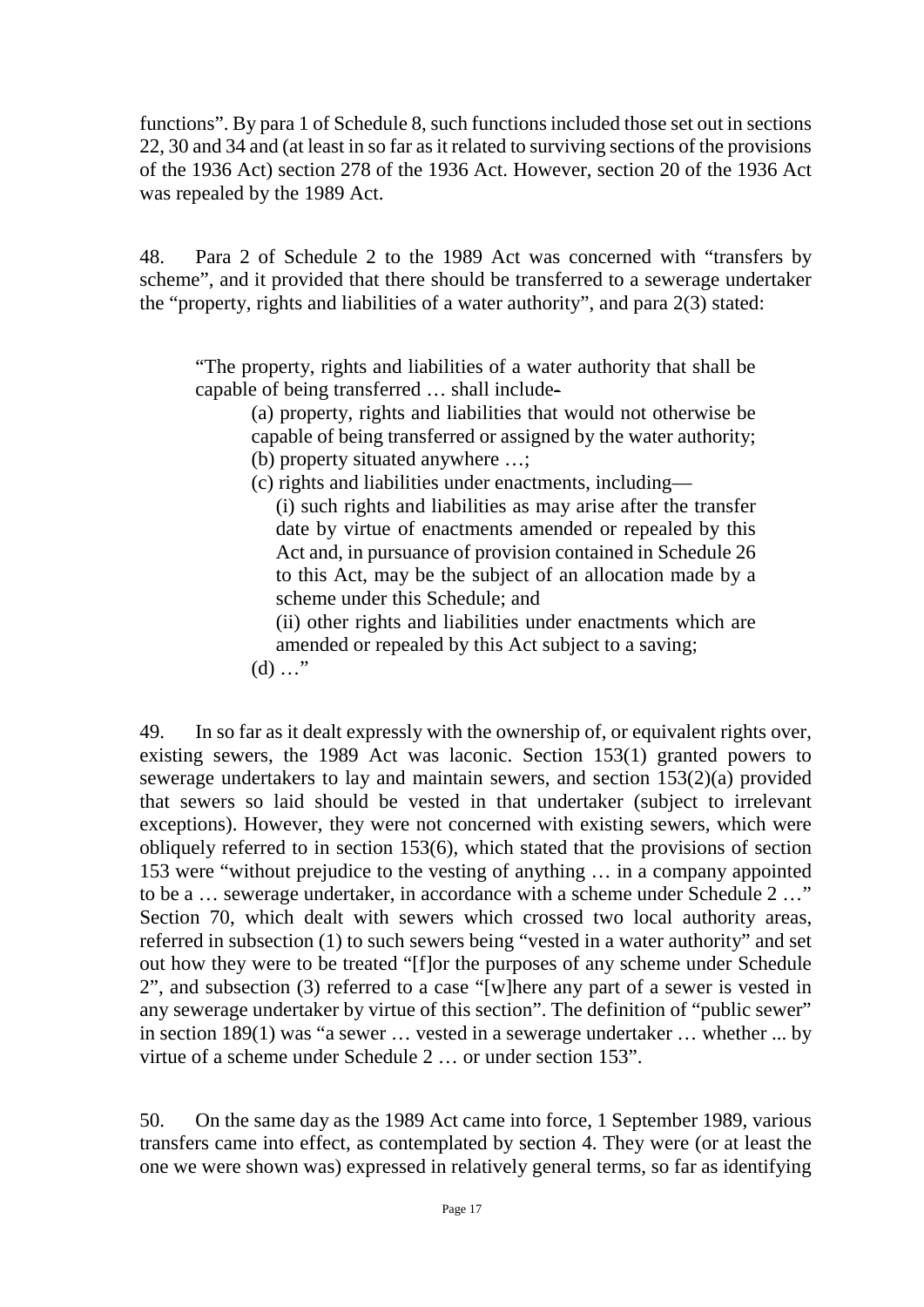what precisely was transferred to the new sewerage undertaker, namely "the property, rights and liabilities specified in ... Schedule 2". With effect from 1 September 1989, the new sewerage undertakers took over the sewerage rights and responsibilities of the previous water authorities, subject of course to such amendments as were laid down in the 1989 Act.

#### *The 1991 legislation*

51. Some two years later, the law relating to the water supply and sewage industries was comprehensively re-enacted and consolidated in 1991, principally by the 1991 Act, but also by the Water Consolidation (Consequential Provisions) Act 1991 ("the 1991 Consolidation Act"), which received Royal Assent on the same day, 25 July 1991. The long title of the 1991 Act described its purpose as being "to consolidate enactments relating to the supply of water and the provision of sewerage services, with amendments to give effect to recommendations of the Law Commission". The long title of the 1991 Consolidation Act explained that its purpose was to effect "consequential amendments and repeals, and for transitional and transitory matters and savings, in connection with the consolidation of certain enactments in … the Water Industry Act 1991, …and to repeal certain related enactments which are spent or unnecessary".

52. As the long title to the 1991 Act indicated, its purpose was largely to consolidate the law, but it was also to implement the recommendations of the Law Commission, which were made in a report presented in April 1991, Law Com No 198. Although there were some recommendations relating to drainage, none of them impinges on the issues raised in this appeal. Accordingly, much of the 1991 Act simply re-enacted the provisions of the 1989 Act and (in so far as they related to water and sewerage services) the surviving provisions of the 1936 Act, sometimes with modifications. Such provisions included sections 158 and 159, which gave sewerage (and water) undertakers the power to lay pipes "in streets" and "in other land" respectively (replacing paragraph 1 of Schedule 19 to the 1989 Act). Section 94 imposed a duty on sewerage undertakers to operate a sewerage system so as effectually to drain their area (replacing section 67 of the 1989 Act), and section 106 required them to allow the owners or occupiers of premises to connect to the public sewer system (replacing section 34 of the 1936 Act). Section 116(1) empowered a sewerage undertaker to "discontinue and prohibit the use of any public sewer", subject to providing an alternative and "equally effective" sewer (replacing section 22 of the 1936 Act). Section 117(5) provided that nothing in section 116 entitled a sewerage authority to discharge foul water into a natural or artificial waterway (replacing, albeit in a limited respect, section 30 of the 1936 Act).

53. Section 179 of the 1991 Act provided that, subject to agreement to the contrary and subject to certain other exceptions, any sewer laid by an undertaker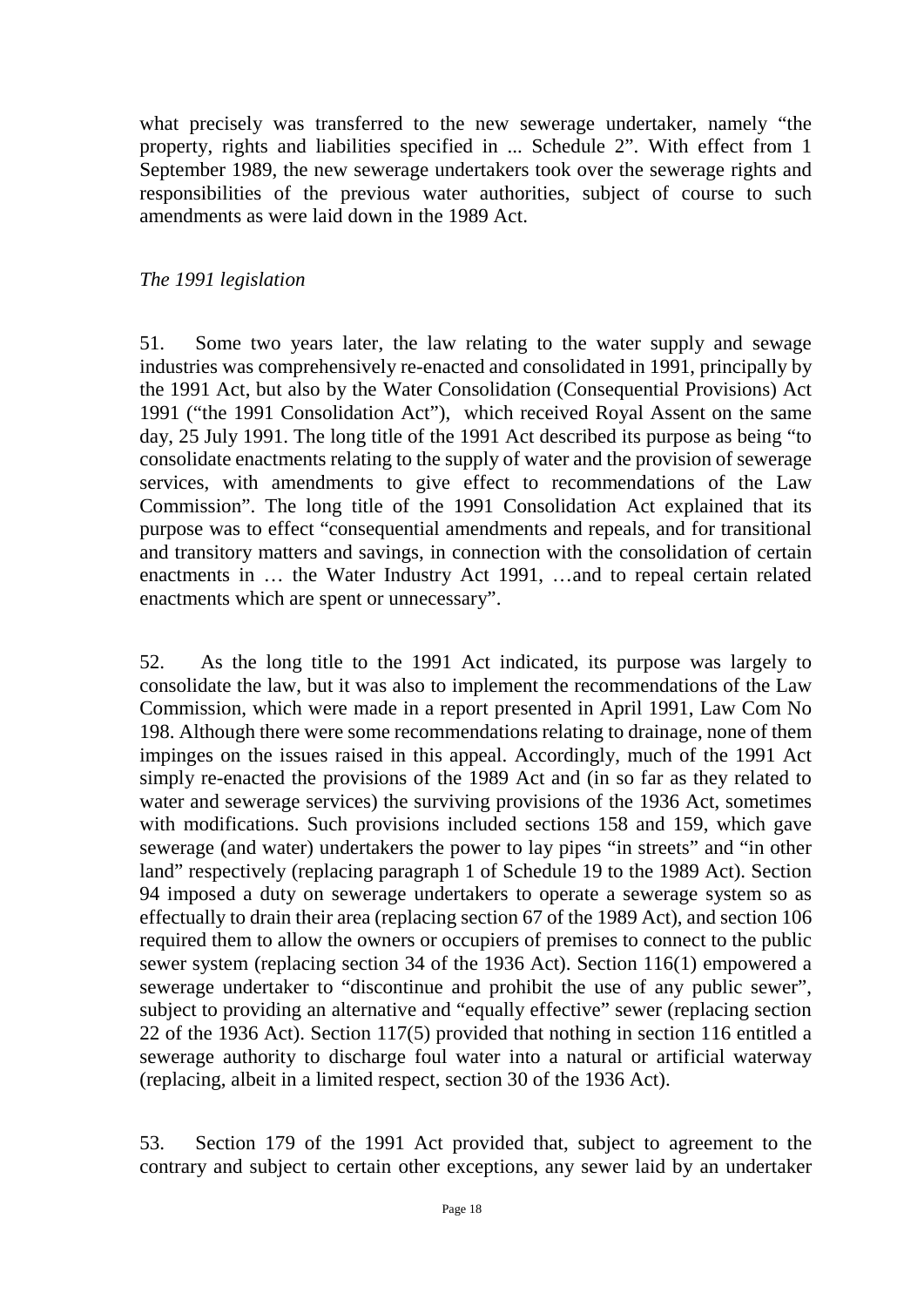"shall vest in the [sewerage] undertaker which laid it". The definition of "public sewer" in section 219 includes any sewer "vested in [an] undertaker by virtue of a scheme under Schedule 2 to the Water Act 1989". Paragraph 4(1) of Schedule 12 to the 1991 Act effectively replaced section 278 of the 1936 Act in relation to sewerage undertakers.

54. By Schedule 3, the 1991 Consolidation Act repealed certain statutory provisions, including section 30 of the 1936 Act. Section 2(5) of the 1991 Consolidation Act provided that those repeals were "without prejudice to sections 16 and 17 of the Interpretation Act 1978".

*The Interpretation Act 1978*

55. The 1978 Act lays down general rules applicable to the interpretation of statutes. Section  $16(1)(c)$  of that Act provides that "where an Act repeals an enactment, the repeal does not, unless the contrary intention appears, … affect any right, privilege, obligation or liability acquired, accrued or incurred under that enactment".

56. The traditional view is that section 16(1)(c) (like its statutory predecessors) applies only to existing or "vested" rights. However, the precise nature of a vested right is somewhat elusive. The problem is very close to that thrown up by the presumption against retrospective legislation, which was illuminatingly discussed by Lord Rodger in *Wilson v First County Trust Ltd (No 2)* [2004] 1 AC 816, paras 186-201. At para 196, Lord Rodger said this of the cases on vested rights:

"It is not easy to reconcile all the decisions. This lends weight to the criticism that the reasoning in them is essentially circular: the courts have tended to attach the somewhat woolly label 'vested' to those rights which they conclude should be protected from the effect of the new legislation. If that is indeed so, then it is perhaps only to be expected since, as Lord Mustill observed in *L'Office Cherifien des Phosphates v Yamashita-Shinnihon Steamship Co Ltd* [1994] 1 AC 486, 525A, the basis of any presumption in this area of the law 'is no more than simple fairness, which ought to be the basis of every general rule."

At para 201, Lord Rodger suggested that the test could well be expressed thus: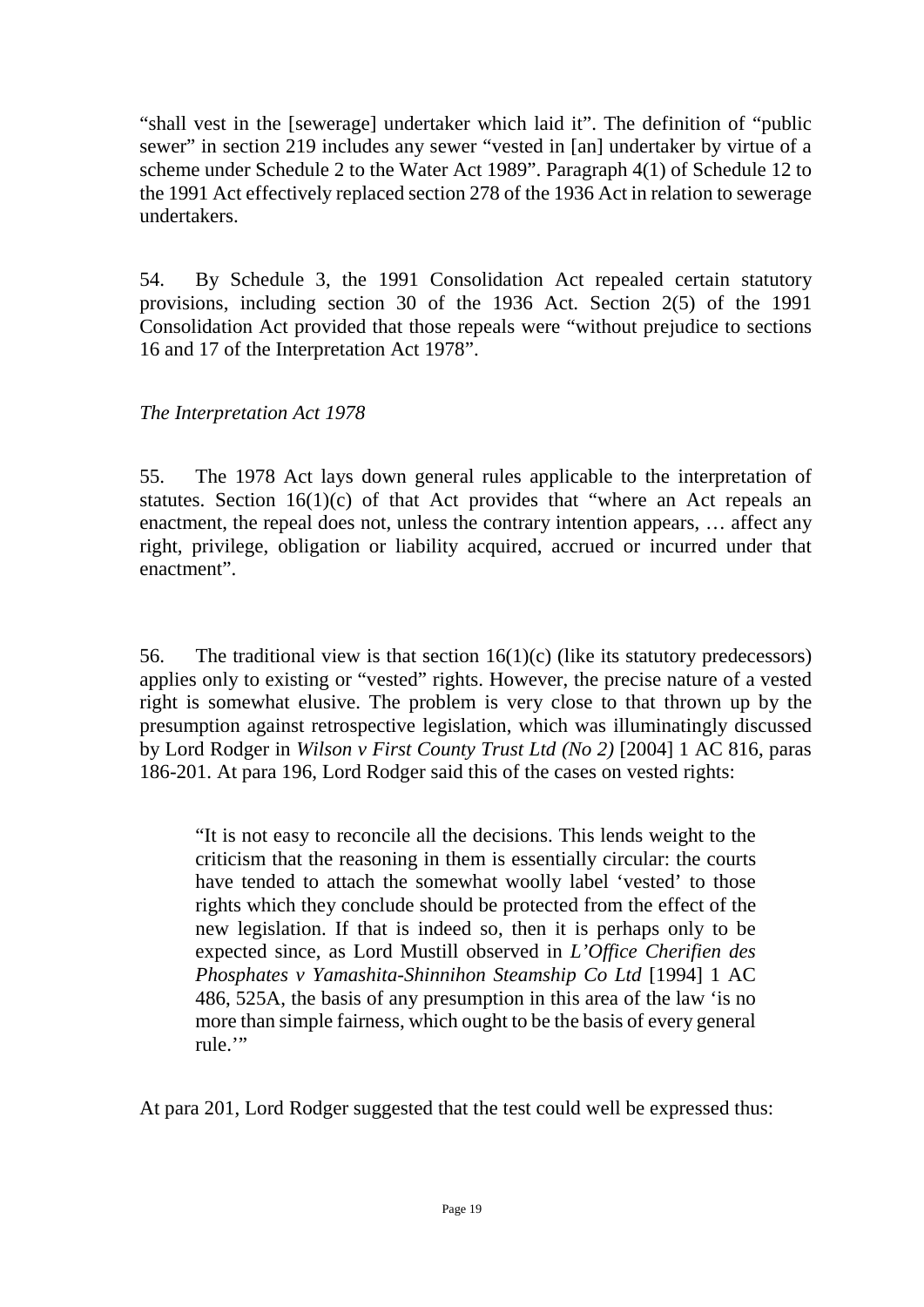"would the consequences of applying the statutory provision retroactively, or so as to affect vested rights or pending proceedings, be 'so unfair' that Parliament could not have intended it to be applied in these ways? In answering that question, a court would rightly have regard to the way the courts have applied the criterion of fairness when embodied in the various presumptions."

# *The first question*

57. So far as the first question is concerned, Mr Karas QC, on behalf of United Utilities, a sewerage undertaking, relied primarily to support his case for a positive answer, on the provisions of section 159 of the 1991 Act. I would reject that case and there is nothing I can usefully add to what Lord Sumption and Lord Toulson say in paras 13-15 and 26-28 of their respective judgments. At least in relation to sewers laid after the 1991 Act came into force, United Utilities' argument is not supported by the language of section 159 or any other provision of the 1991 Act. It is inconsistent with some other provisions of the 1991 Act, and it is not supported by any practical considerations (although it is fair to add that it is not undermined by any practical considerations either). The reasoning of all three members of the Court of Appeal in *British Waterways Board v Severn Trent Water Ltd* [2002] Ch 25, summarised in para 14 above, appears to me to be unanswerable.

# *The second question*

58. The question whether sewerage undertakers can claim any rights in respect of any outfalls must ultimately turn on the 1991 Act, but in my view, the issue should be addressed by first identifying the water authorities' rights in respect of outfalls from public sewers immediately before the 1989 Act came into force. Mr Karas's argument is that it is a necessary inference from the terms of the 1991 Act that sewerage undertakers have a right to discharge from existing outfalls. A court should not be easily persuaded that a new right has been created by implication, particularly where that right (i) interferes with the private rights of third parties (in this case waterway owners), and (ii) arises out of a long and detailed statute. There is in my view a strong presumption that (i) private rights are only to be taken away by a statute by means of clear and specific words, and (ii) where a statute deals in considerable detail with the rights and obligations in a certain field, it is intended to be exhaustive – particularly where the legislation is both consolidating the law and giving effect to Law Commission recommendations.

59. Accordingly, in my judgment, the inference which we are invited to draw is, at least in principle, far more likely to be justified if sewerage undertakers had the right to discharge from existing outfalls under the 1989 Act, when their sewerage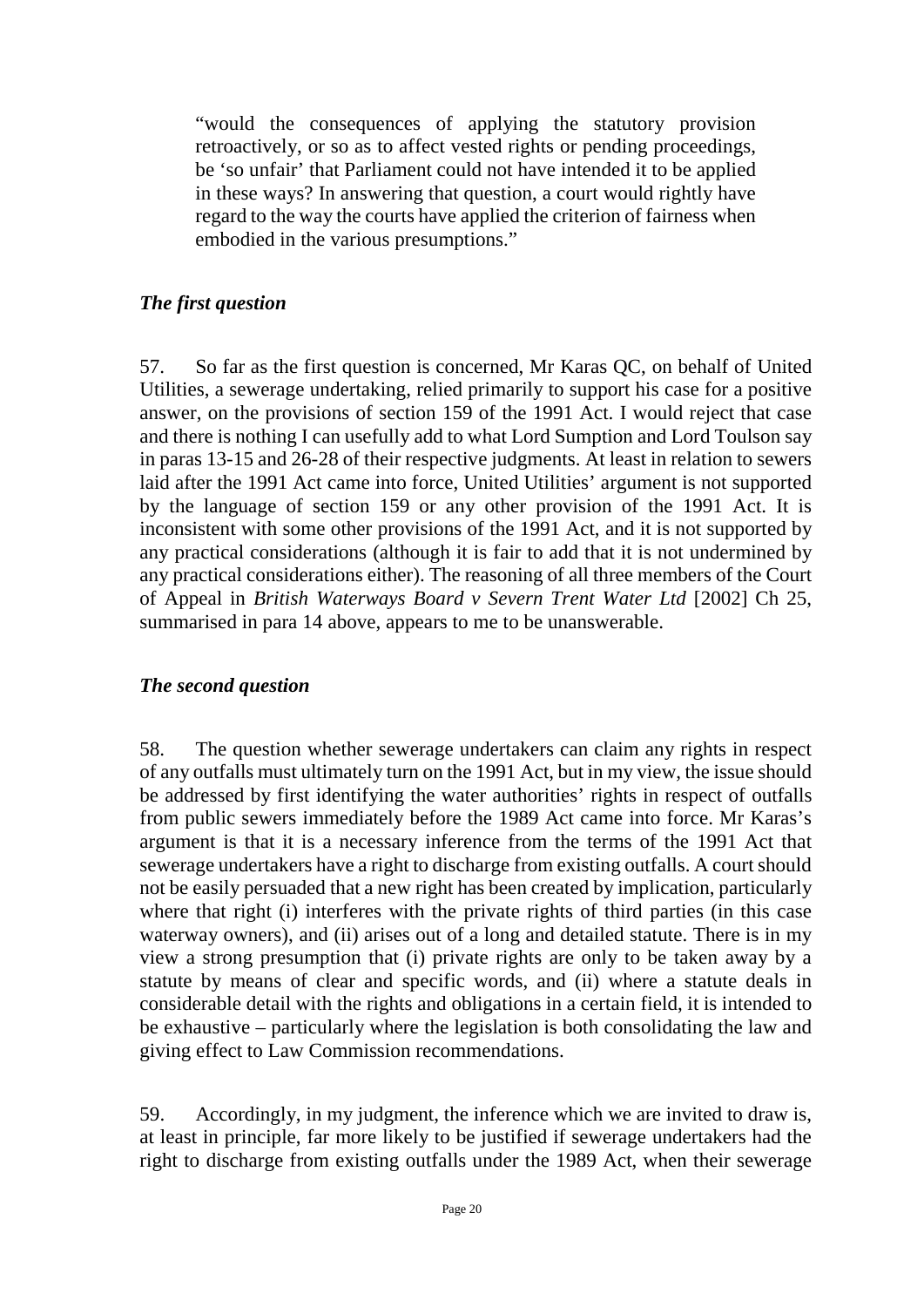functions started, than if they did not. The rights vested in the sewerage undertakers by the 1989 Act were based on the rights vested in the water authorities, whose rights and obligations in relation to sewers and sewerage were derived from the 1936 Act, as amended. Accordingly, I start by addressing the position under the 1936 Act, and only then turn to the 1989 and 1991 Acts.

60. For the reasons I shall give below, it appears to me that there are two alternative reasons for concluding that the new water undertakers had the right to discharge from existing outfalls under the 1989 Act, and one reason for concluding that that right continued under the 1991 Act.

# *The position prior to the 1989 Act*

61. As explained in para 43 above, the provisions of section 17 of the 1875 Act, supported by those of sections 15, 16 and 308, were held by the Court of Appeal in *Durrant* [1897] 2 Ch 291 to lead to the "inevitable" or "irresistible" inference that a local authority could discharge treated effluent and surface water from its sewers (subject to payment of compensation in case of damage), and that right continued under the 1936 Act.

62. As I see it, the effect of the reasoning in *Durrant* is that the inclusion of section 17 in the 1875 Act had two relevant consequences. First, it indicated clearly that Parliament intended that local authorities had the right to discharge from the sewers "vested" in them by section 13. Secondly, it equally clearly cut down the way in which that right could be exercised. As to the first point, section 17 did not itself grant the right: it merely enabled the courts confidently to conclude that the right was intended by Parliament to be granted to local authorities under the 1875 Act. As to the second point, it is clear from the terms of section 17 itself that that right was capable of being cut down or regulated by statute. These two points apply equally to the 1936 Act.

63. Accordingly, as at the date the 1989 Act came into force, water companies had vested in them the right (subject to payment of compensation in case of damage) to discharge water through existing outfalls, by virtue of the continued existence of section 30 (supported by sections 14, 15 and 278) of the 1936 Act as amended by the 1973 Act.

# *The first argument in relation to the 1989 Act*

64. It appears to me that the reasoning in *Durrant* compels the conclusion that the 1989 Act impliedly granted the new sewerage undertakers the right to discharge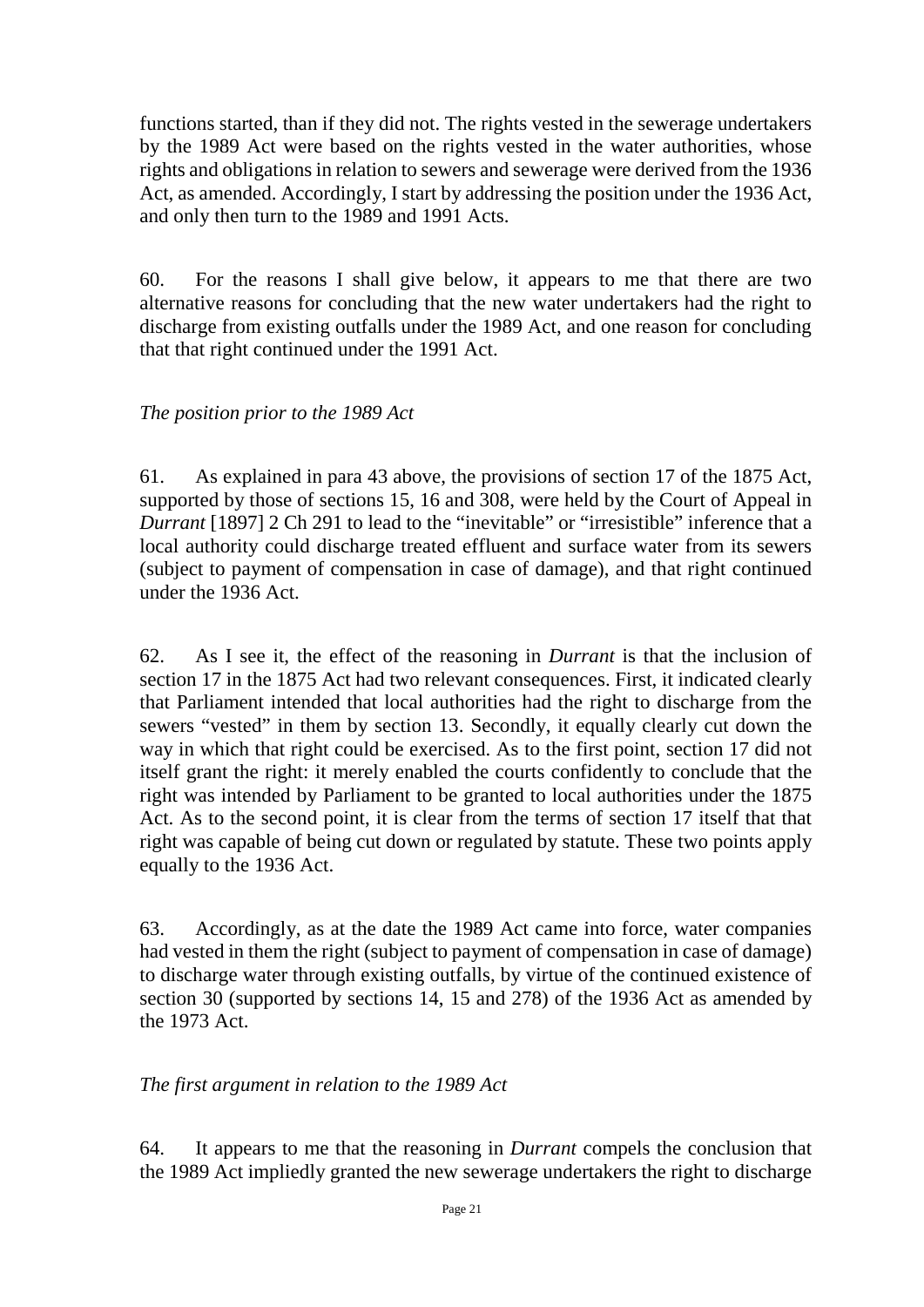from outfalls from sewers vested in them (subject to payment of compensation in case of damage). Section 30 of the 1936 Act (the provision which precluded discharge of foul water) was not repealed by the 1989 Act; indeed, by virtue of paragraph 1 of Schedule 8 to that Act, it remained in force, save that it was amended so as to apply to sewerage undertakers. Given that it was held in *Durrant* [1897] 2 Ch 291 that section 17 of the 1875 Act, the statutory predecessor of section 30 of the 1936 Act, had the effect of implying a right in water authorities to discharge from their sewers into canals and streams prior to September 1989, then, in the absence of a good reason to the contrary, section 30 as amended by the 1989 Act must have had the same effect in relation to those sewers when vested in the new sewerage undertakers after August 1989.

65. Far from there being a good reason to the contrary, there are two significant factors which support this conclusion. The first is based on the statutory provisions. As mentioned above, the Court of Appeal in *Durrant* [1897] 2 Ch 291 placed some reliance on other provisions of the 1875 Act. Albeit in re-enacted and modified form, those provisions remained in existence after the 1989 Act was in force. Sections 15 and 16, which had been replaced by sections 14 and 15 of the 1936 Act, were in turn replaced by sections 67 and 153 of the 1989 Act, and section 308 was replaced by section 278 of the 1936 Act, which continued to apply after 1989 by virtue of paragraph 1 of Schedule 8.

66. Secondly, the practical implications of a new sewerage undertaker having no right of discharge from existing outfalls of existing sewers from the date of the transfer under the 1989 Act are striking. Such an undertaker was, from the date of the transfer of sewerage functions to it, under statutory duties to drain its area, to permit people to connect into its sewers for the purposes of drainage, and to provide new sewers in the event of shutting off existing sewers. A sewerage undertaker could only have complied with such obligations in practice if it had a right of discharge from the existing outfalls of the sewers vested in it. Lord Sumption and Lord Toulson develop this argument more fully in paras 17-18 and 30-35 of their respective judgments, albeit in relation to the 1991 Act, but the argument is equally sound in relation to the 1989 Act.

#### *The alternative argument under the 1989 Act*

67. Were the argument based on the 1989 Act's retention and amendment of section 30 of the 1936 Act to be rejected, I would accept United Utilities' alternative argument that the transfers to sewerage undertakers pursuant to the 1989 Act included the water authorities' existing rights of discharge. This would be on the basis that the water authorities' rights of discharge from existing outfalls under the 1936 Act (as amended by the 1973 Act) constituted "property" or (as I tend to think is more likely) "rights", which would have been transferred as part of the water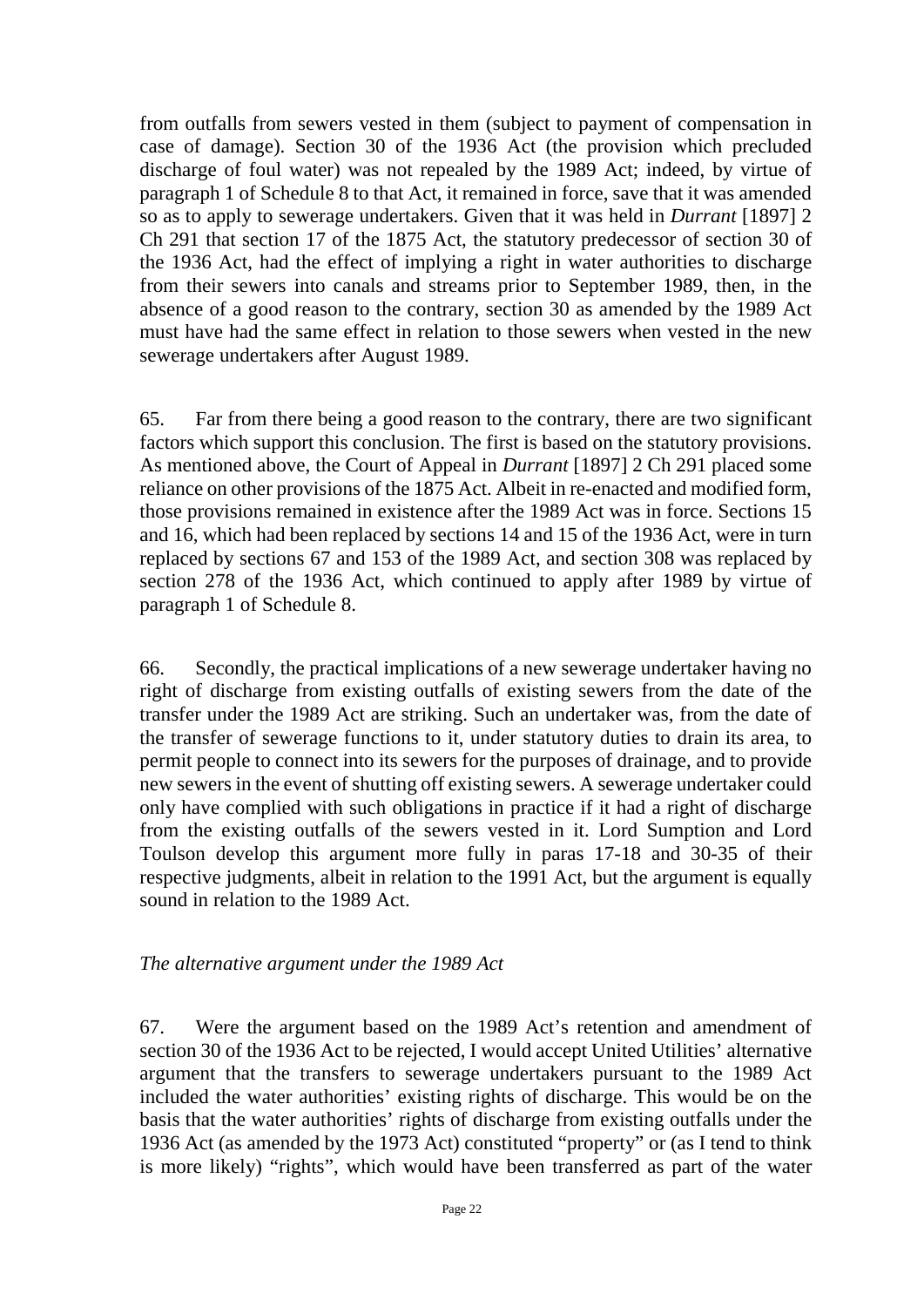authorities' "property, rights and liabilities" in section 4(1)(b) of the 1989 Act. It seems to me that, whether such rights were "property" or "rights", they were "vested" in the water authorities, and it would be unrealistic to think that the 1989 Act could have intended that they be removed when the functions of those authorities were being transferred to other entities. In the absence of any transitional provisions, the ability to be able to discharge through existing outfalls was essential: indeed, it was an integral part of the sewerage authorities' continuing functions and duties, as explained in para 66 above. It would have been "so unfair", or the better but equally appropriate expression may be "so absurd", if the water authorities' existing rights of discharge had been removed by the 1989 Act "that Parliament could not have intended it", to quote Lord Rodger in *Wilson* [2004] 1 AC 816, para 201.

68. In answer to this, Mr McCracken QC for the Manchester Ship Canal Company Limited, a canal owner, relies, first, on the precise terms of paragraph 2(3) of Schedule 2 to the 1989 Act, and, secondly, on the anomalous nature of the "right" involved. As to the first point, he says that paragraph 2(3) restricts the breadth of the expression "property, rights and liabilities", and in particular that subparagraph (c)(ii) limits the transferable rights to those "under enactments which are amended or repealed by this Act subject to a saving". He points out that section 30 of the 1936 Act was amended by the 1989 Act without a saving provision. I do not accept that argument, because, in my view, paragraph 2(3) was intended to widen, not to narrow, the meaning of "property, rights and liabilities", as is apparent from the phrase "shall include". In any event, it is highly arguable that (i) the "right" involved was not in fact granted "under" section 17 of the 1875 Act as I have explained in para 62 above, and (ii) section 30 of the 1936 was not relevantly "amended" for the purpose of subparagraph (c)(ii). However, given that paragraph 2(3) is not a definition provision, it is not necessary to consider those two points.

69. Mr McCracken's second argument is summarised in para 64 of Arden LJ's judgment in the Court of Appeal, where she said that she thought that the right of discharge enjoyed by the water authorities was not within the expression "property, rights and liabilities", as used in section 4 and elsewhere in the 1989 Act. She explained that this was because "the implied right of discharge was not a right in the usual sense" and "was simply an incident of the statutory functions of the sewerage undertaker". For my part, I do not see why the fact that a right is implied or incidental prevents it from falling within the word "rights" in the 1989 Act, or indeed from being a vested right for the purposes of section  $16(1)(c)$  of the 1978 Act. This view is reinforced by the fact that the precise legal characterisation of the rights of local authorities as a result of sewers being statutorily vested in them appear to be somewhat unclear – see the discussion in *Taylor v North West Water* (1995) 70 P & CR 94, 96-110. Thus, there is, as was pointed out by Lord Russell CJ in *Bradford v Mayor of Eastbourne* [1896] 2 QB 205, 211, a number of cases which support his view that "the vesting [under section 13 of the 1875 Act] is not a giving of the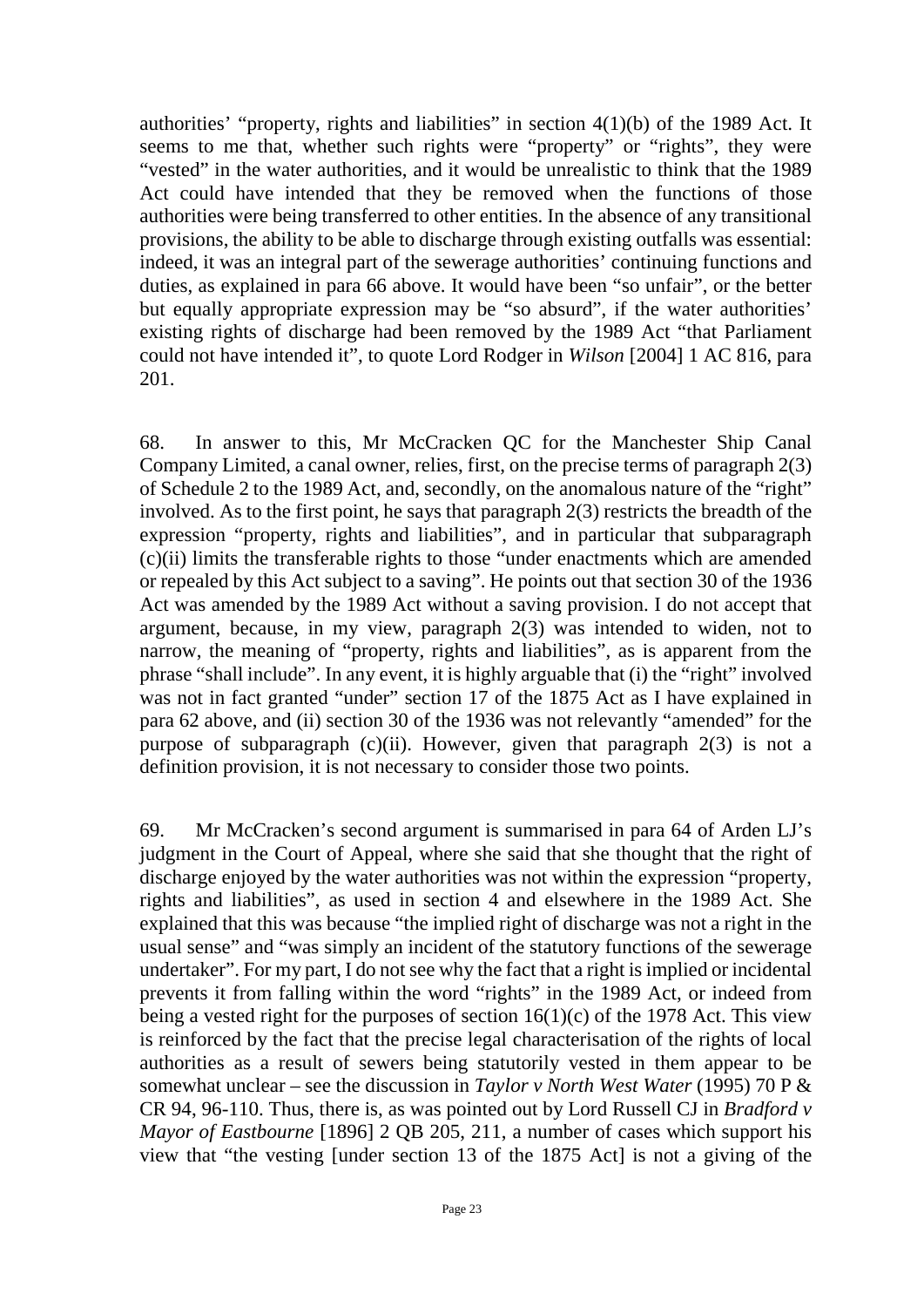property in the sewer and in the soil … but giving such ownership and such rights only as are necessary for the purpose of carrying out the duties of a local authority". Yet there can be no doubt but that those rights were regarded as vested rights which survived the repeal of section 20 of the 1936 Act, and were transferred to sewerage undertakers pursuant to the 1989 Act.

### *The 1989 Act: conclusion*

70. Accordingly, it seems to me to follow that the sewerage undertakers had an implied right (subject to payment of compensation in case of damage) to discharge from existing outfalls from the sewers vested in them in 1989, because (i) the provisions of the 1989 Act conferred such a right on them by implication in accordance with the reasoning in *Durrant* or, if that is wrong, (ii) the implied right to discharge from those outfalls enjoyed just before the 1989 Act came into force was transferred by the water authorities to them. The effect of conclusion (i) is, as I see it, that the right to discharge applied to outfalls created after 1989, including those from sewers brought into use after the 1989 Act came into force, as section 30 (as amended to apply to the sewerage undertakers) continued in force, and, following the reasoning in *Durrant*, so did the right to discharge.

# *The position under the 1991 legislation*

71. Section 30 of the 1936 Act (as amended by the 1973 and 1989 Acts) was repealed by the 1991 Consolidation Act (and section 278 of the 1936 Act was effectively replaced with new compensation provisions in the 1991 Act), and therefore there was no further express statutory basis, as established in *Durrant*  [1897] 2 Ch 291, for saying that any sewerage undertakers could claim any right of discharge in respect of outfalls created after 1991. As Arden LJ rightly pointed out in para 22 of her judgment in the Court of Appeal, although section 30 of the 1936 Act, which she called "the foul water proviso", was re-enacted in the 1991 Act, it was only in "a limited form by section  $117(5)$  ... so that there was no 'foul water proviso' applying to the pipe-laying power". Accordingly, as section 30 was repealed, the sewerage undertakers cannot rely on the arguments which, in my view, justify their first argument under the 1989 Act.

72. However, the repeals effected by the 1991 Consolidation Act were, rather unusually and arguably unnecessarily, expressly without prejudice to section 16 of the 1978 Act, which applies unless a contrary intention appears. Far from the contrary intention appearing, it seems to me clear that the factual context of the Acts of 1991, as discussed in paras 17-18 and paras 30-35 of the judgments of Lord Sumption and Lord Toulson, and more summarily discussed in paras 66-67 above, strongly supports the statutory presumption that the existing right to discharge from